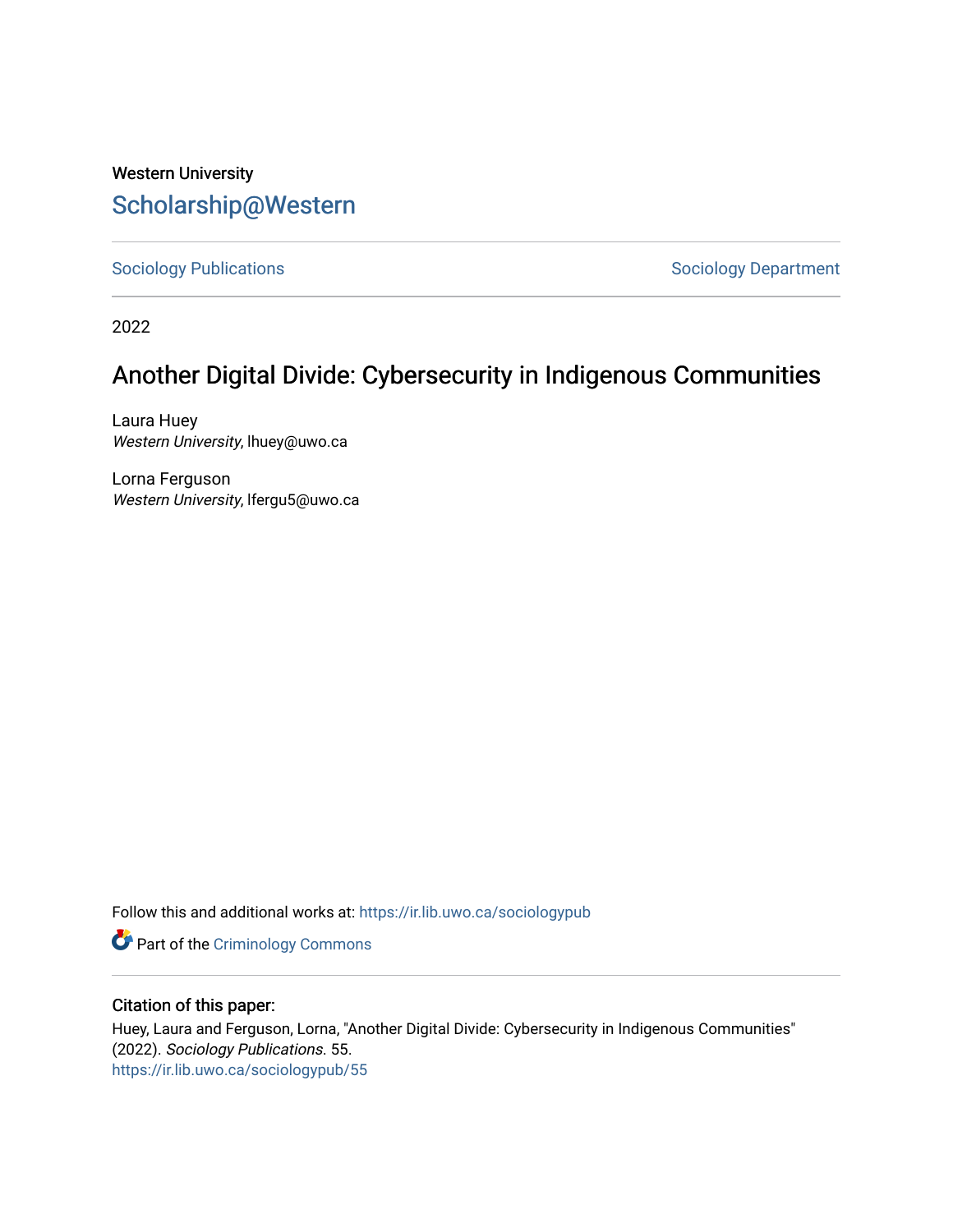#### **Another Digital Divide: Cybersecurity in Indigenous Communities**

#### **Abstract:**

The Indigenous 'digital divide' relates to community-level disparities in access and use of online technologies, a prominent public policy issue that federal governments have attempted to address. Following from such efforts is an expected increase in communication and other technologies. However, concurrently, cybersecurity becomes a matter warranting consideration, as increased access means increased exposure to online harms for which many Indigenous communities may lack awareness, education, and prevention skills. To offer key insights relevant to this matter, this study conducted a systematic review of research pertaining to Indigeneity and cybersecurity issues. Findings show that critical subject areas, such as human trafficking and cyberbullying, are starkly under-researched and small in study volume. It was also discovered that there is very little diversity in research topics, rendering the research base narrow in scope. From these findings, this study concludes with several critical areas for future research and evaluation, as is necessary for public policy and prevention-oriented initiatives.

**Keywords:** digital divide, cybersecurity, cybercrime, cyberharms, Indigenous communities, online technologies, policing, policy studies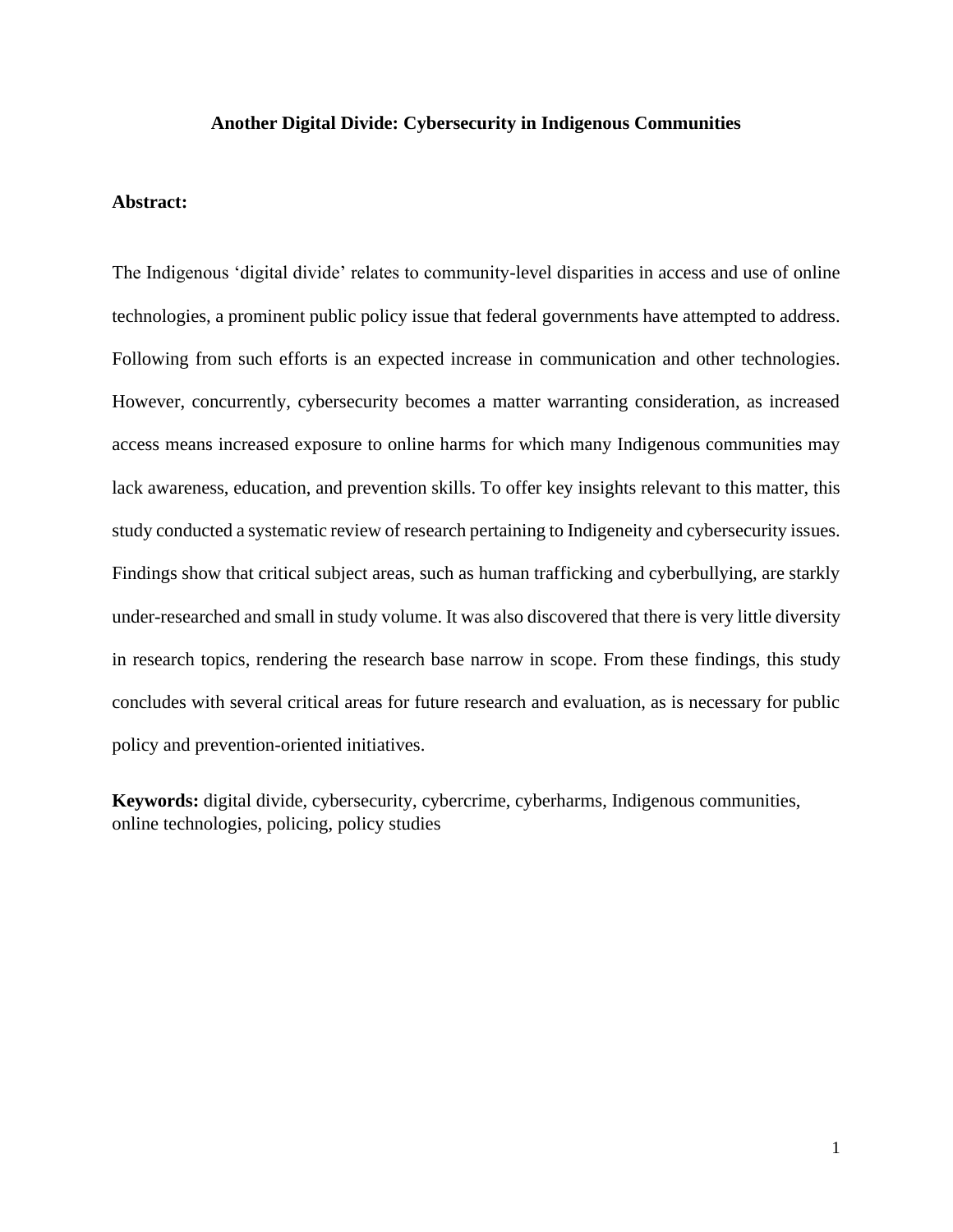## **Another Digital Divide: Cybersecurity in Indigenous Communities**

#### **Introduction**

The term 'digital divide' has been used to highlight community-level disparities in access and use of online technologies. Those disparities are particularly acute in Canada's northern rural and remote regions, which may lack access to broadband or cellular services (Howard, Busch and Sheets 2010; McMahon 2011; Government of Canada 2021). Disparities also emerge when looking at access issues among socioeconomic groups in urban and other areas, with lower-income citizens less likely to have Internet access due to cost, reporting access through lower download speeds, and expressing worries over the ability to pay for Internet usage (Andrey, Masoodi, Malli and Morkenoo 2021). These inequities raise the issue of digital illiteracy, leading scholars to assert that lack of access to technology, software, broadband, and cellular facilities results in an inability to learn technical skills useful in today's employment market, thus further exacerbating income and other inequalities (Howard et al. 2010). Another significant concern, especially relevant for rural, remote, and impoverished communities, is the increasing necessity of broadband technology for community development (McMahon 2011), as well as access to healthcare, education, purchasing foods, and goods, maintaining family and social connections, and a host of other activities (Toth, Smith and Giroux 2018).

There is, however, another aspect of the digital divide phenomenon that merits research and policy attention. Increased exposure to online activities can come with costs in the form of increased cyber-security risks and the potential for victimization. Although, in theory, anyone can be a victim of cybercrime, the reality is that online harms are not borne equally across all demographic groups (Holt and Bossler 2008; Powell and Henry 2019; Whitty 2020). While much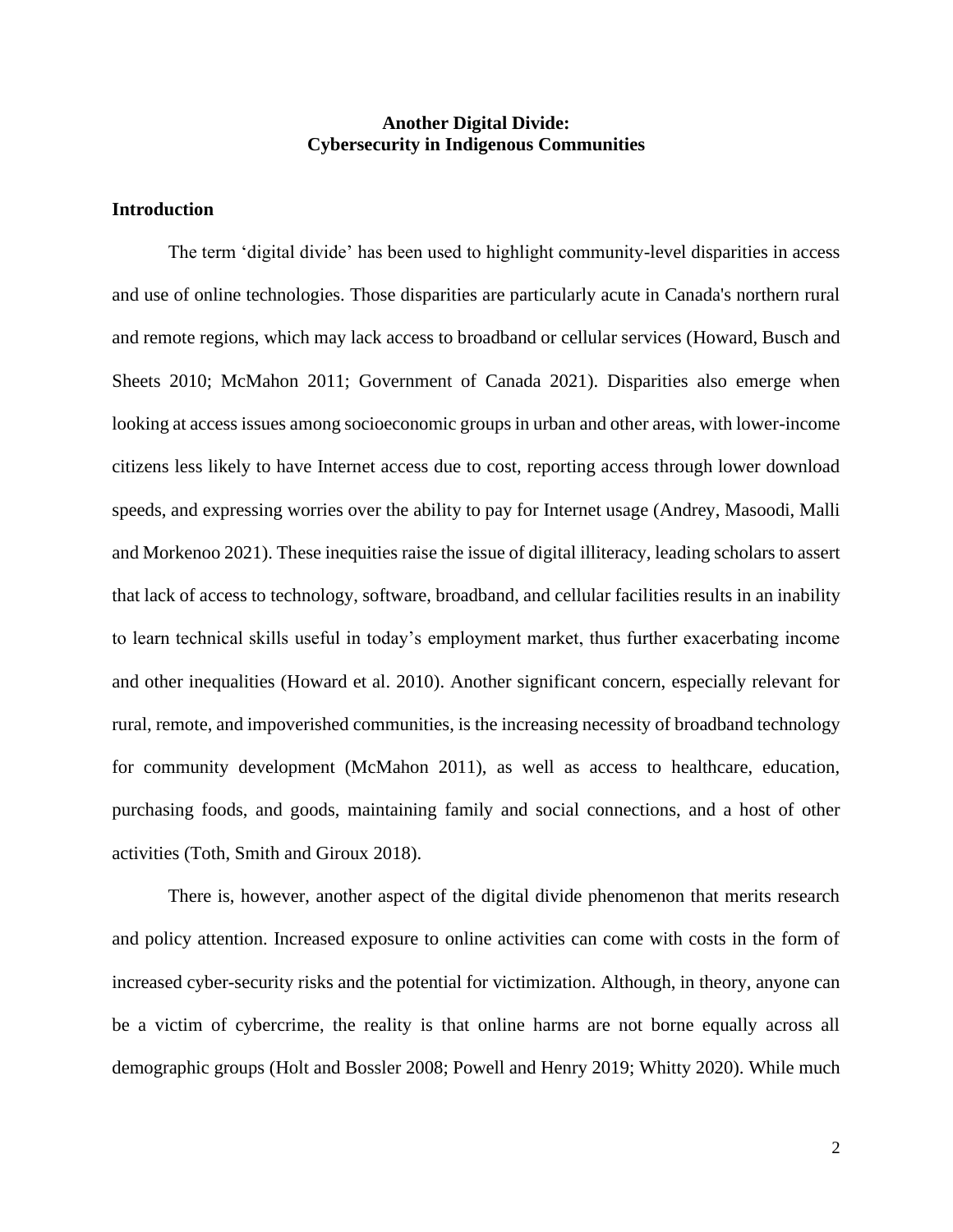of the research literature in this area has focused on the digital divide as a generational issue, with younger demographic groups seen as being more technologically savvy and thus less prone to some forms of cybervictimization (Debb, Schaffer, and Colson 2020), we argue for a more diverse approach to understanding the relative risk of online harm, the strengths and limitations of current prevention methods for different ethnic and other groups, and the need for an improved understanding of how to foster culturally appropriate forms of cyber-resiliency. To that end, the goal of this policy brief is to begin the process of addressing these deficits through a systematic review of the relevant Canadian research on cybersecurity issues affecting Canada's Indigenous communities.

#### **The Indigenous Digital Divide**

Writing in 2010, Howard and colleagues observed that Canada's digital divide was borne of Canada's unique geography, history, and culture(s). These factors, singly and in combination, resulted in sizeable knowledge gaps for Indigenous Canadians, particularly those in rural and remote communities which had yet to receive the infrastructure required for broadband and federal subsidies to encourage its use. As modern societies grow ever-increasingly dependent on the online world for social contact, educational opportunities, health information, consuming goods and services, among other routine daily activities, the negative consequences of such knowledge gaps cannot be understated. Foremost among them, however, is the fact that

the digital divide exacerbates inequality by limiting yet another avenue for participation in the economy. Not only are communities that lack the Internet excluded from the nationwide online economy, but they also miss out on the social and human capital that flows online, from job training and employment opportunities to civic organization, news, and cultural content (Howard et al. 2010: 116).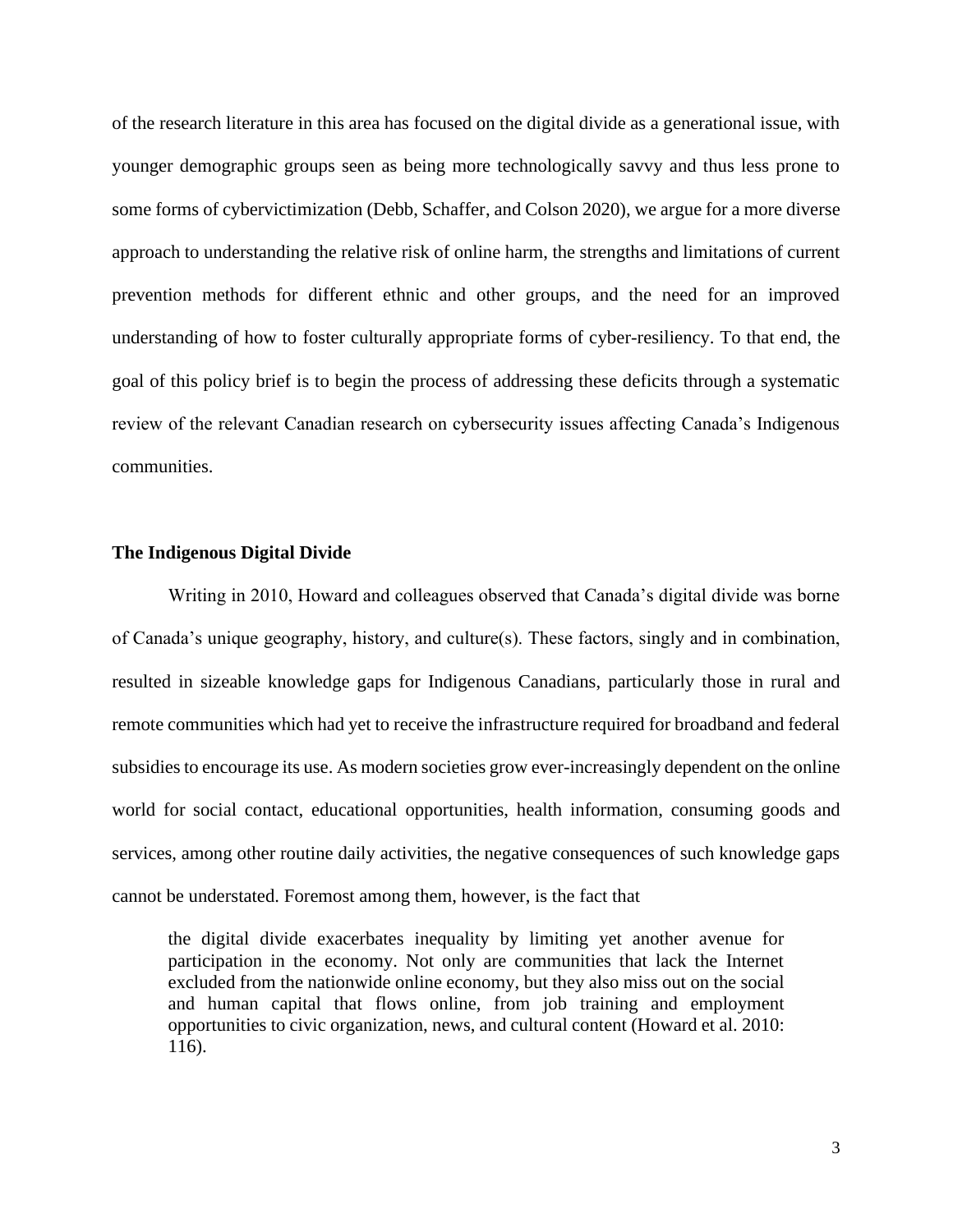It is essential to acknowledge that, by 2010, the lack of Indigenous access to the 'information superhighway' had long been recognized as a prominent public policy issue, one that successive federal governments had attempted to address through initiatives aimed at connecting communities through central access points – such as schools and community centres (Kimery and Amirkhalkhali 2011; Toth et al. 2018). Provincial and regional governments were also attempting to address this matter. In 2008, the Kativik Regional Government brokered an agreement with Telesat Canada to provide satellite coverage for broadband use to remote communities in the Arctic regions of Quebec, Nunavut, Manitoba, and Ontario (Hamel, Benyoucef, and Kuziemsky 2012). Local communities have also developed innovative approaches to providing cellular and broadband to residents (O'Donnell et al. 2011; Beaton, Linden, and O'Donnell 2015). Despite such efforts, by 2019, Canada's Canadian Radio-Television and Telecommunications (CRTC) Board was reporting that first nations communities were still lagging behind other communities in their ability to access the Internet through broadband, with only 31.3% having access (CRTC 2019) (see Figure 1 below). As of 2019, they note, broadband was "not accessible to First Nations reserves in Saskatchewan, Newfoundland and Labrador, Yukon, and Northwest Territories" (ibid.: 280). It is worth noting that cellular reception in many of these same areas is problematic or has been non-existent (Beaton et al. 2015; Rogers 2018). Therefore, we cannot assume that Indigenous persons living in urban areas have access to cellular-based mobile technologies. Studies of impoverished Indigenous residents of major cities suggest low rates of mobile connectivity (Jongbloed et al. 2020), and both age and socioeconomic factors such as income, education, and employment have been found to significantly influence Indigenous use of the Internet across Canada (Ali-Hassan, Eloulabi and Keethakumar 2020).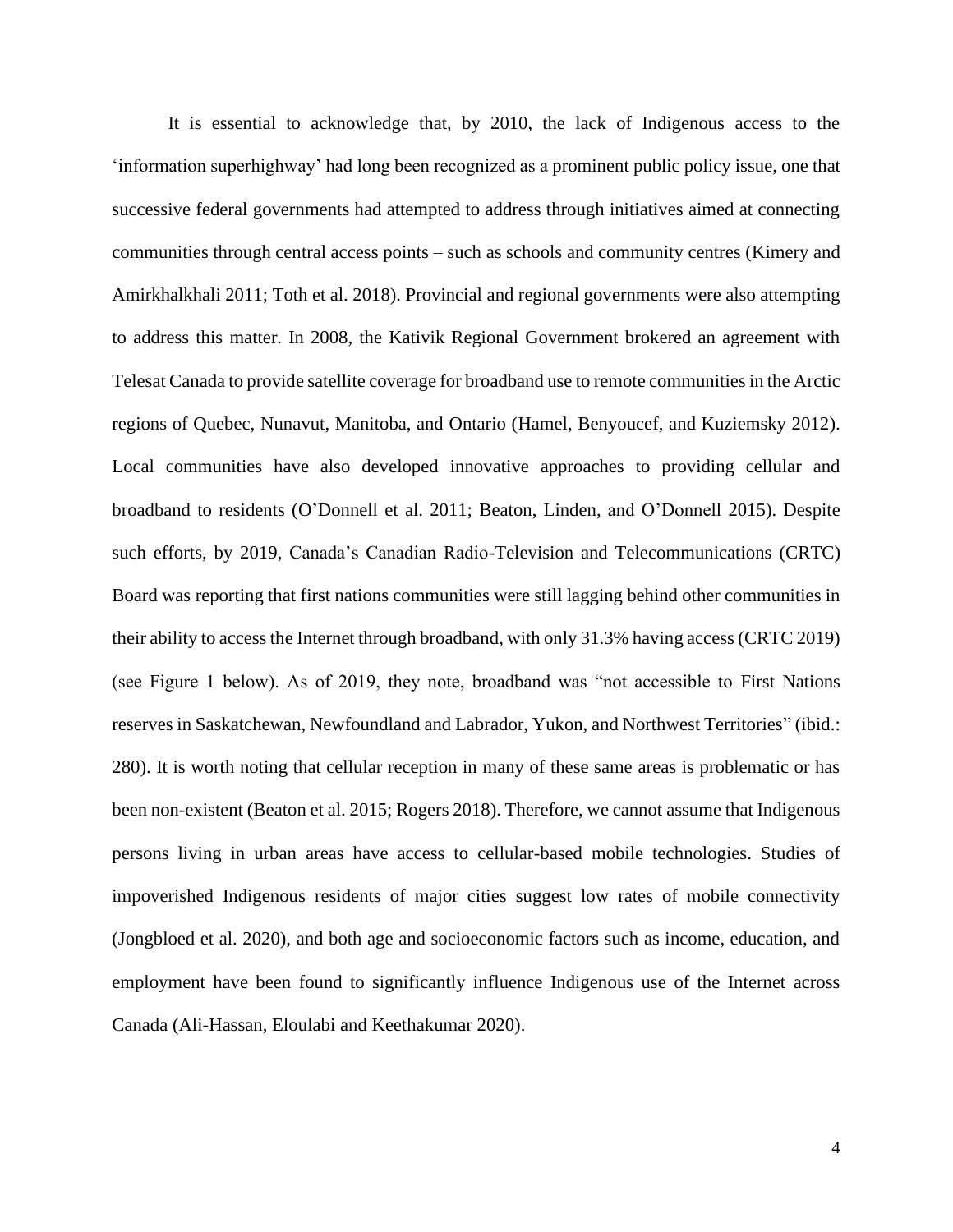#### **Figure 1. Broadband Internet Availability, 2018**



Source: CRTC (2019: 279).

One might reasonably ask why cybersecurity is a pressing policy issue for a population with – relative to other groups – low rates of Internet connectivity. A study conducted in 2000 found that Indigenous citizens with access to technology and software were equally as likely to engage in online activities as other demographic groups (Kimery and Amirkhalkhali 2011). Subsequent research shows diverse use patterns – from accessing healthcare information to maintaining social connections to supporting community activism and engaging in cultural activities (ibid.; Gaertner 2015; Wilson and Zheng 2021). In other words, we can and should expect that once communication and other technologies are made more readily available, there will be significant community uptake and engagement. The benefits of access and engagement are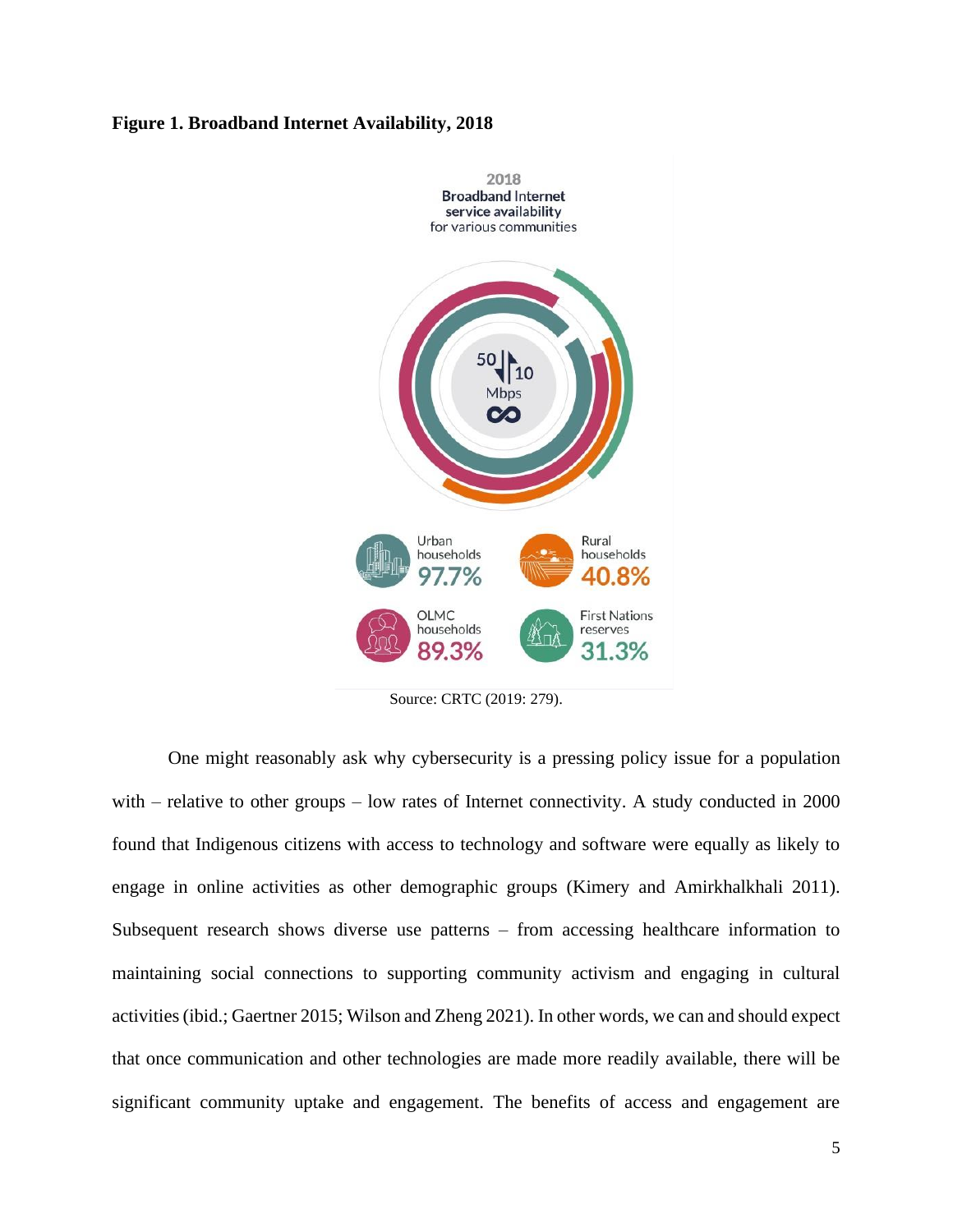innumerable, including a host of social, economic, educational, and other positive outcomes. However, with increased access also comes increased exposure to online harms for which many communities may lack awareness, education, and prevention skills (see Staksrud, Ólafsson and Livingstone 2013). It also means that cybersecurity experts need to be prepared to develop culturally appropriate methods for fostering cyber-crime prevention and cyber-resiliency, areas which – as we document below – have generated little attention to date.

#### **Method of Inquiry**

The research conducted for this study seeks to answer three essential questions:

RQ1: What is the nature and scope of Canadian research on cybersecurity-related issues (harms, responses, and prevention) affecting Indigenous communities as represented within the published, peer-reviewed literature over the past 20 years (2001-2021)?

RQ2: What is the nature and scope of Canadian research on these same issues as represented within the 'grey literature' over the past 20 years (2001-2021)?

RQ3: How can this literature inform response and prevention efforts moving forward?

#### *Systematic Literature Review*

 To address the research questions above, we chose to conduct a systematic literature review to synthesize the studies' results to construct an overall picture of the relevant research in the area. The decision to take this approach was made due to the quality and quantity of literature available. As we describe in further detail in the findings section below, we were only able to locate thirteen  $(n=13)$  studies that met the search criteria and, in some cases, the focus of the study was, as an example, 'experiences of children aged 13- 17' rather than exclusively on 'experiences of Indigenous children aged 13-17.' Indeed, in one of the included studies, we could only identify a single instance of the researchers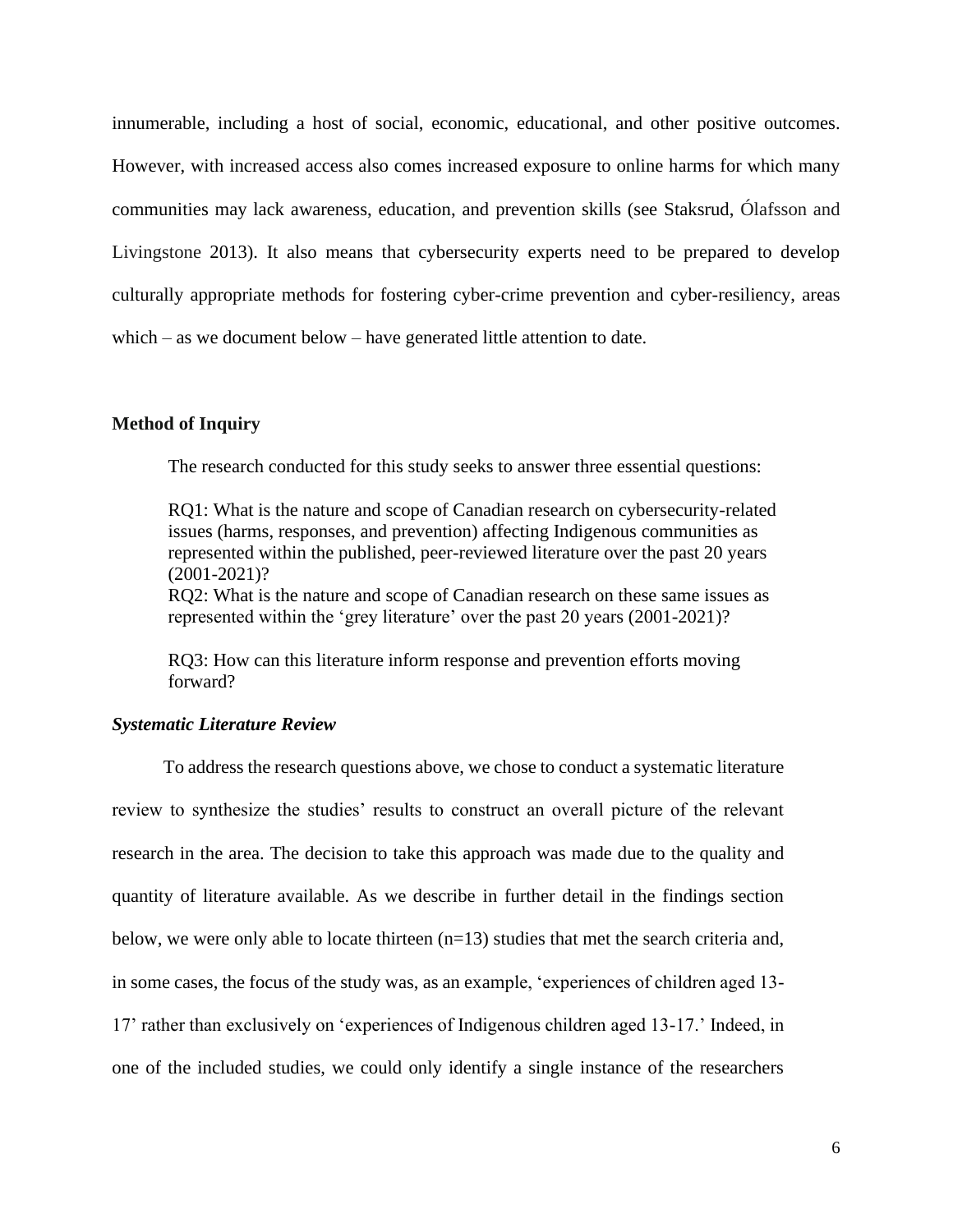citing interview data from an Indigenous participant; however, we opted to keep this in our dataset due to the lack of qualifying studies. Another reason for adopting this particular approach was that the final dataset included a mix of quantitative and qualitative work. Further, the types of quantitative analysis used in the included studies meant that metaanalysis of, say, the effect sizes of cyberbullying prevention programs would not be possible.

The current systematic literature review differs from conventional narrative approaches because the latter is often described pejoratively in research circles as 'cherry picking' in that no attempt is made to identify and eliminate biases in the searching and use of materials collected (Xiao and Watson 2019). By way of contrast, a systematic literature review entails employing carefully developed search strategies to locate relevant research, which is then typically appraised for rigor and utility before being coded and synthesized. The goal of the latter is to produce literature reviews that are, in essence, "scientific inquiries" and thus "valid, reliable and repeatable" (Xiao and Watson 2019: 93). This is not to suggest this approach is without limitations, but rather to emphasize the need for researchers to reduce bias and produce scholarly output that others can replicate – two fundamental hallmarks of the scientific method.

#### *Search Strategy*

Recognizing the possibility that there may not be a significant pool of research in this area, and thus the net should be cast as widely as possible to maximize results, the first decision was to search for both peer-reviewed and 'grey' literature. Concerning the former, we utilized a university search engine to search academic databases available at the University of Western Ontario, including JSTOR, PubMed, Google Scholar, Sociological Abstracts, among others. To identify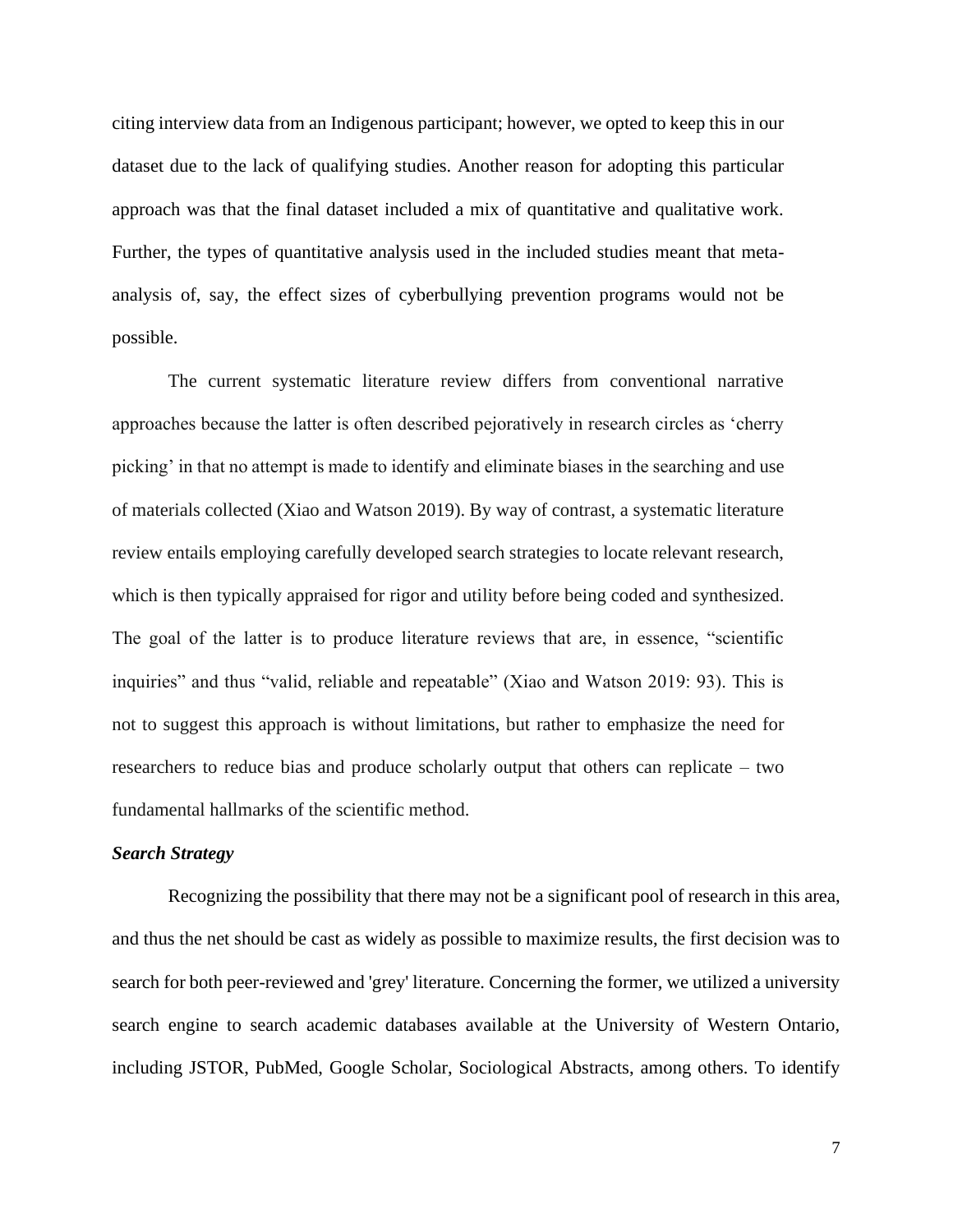relevant examples of grey literature, we began with searches of our university's databases, including numerous dissertations and theses sites and databases storing government reports. Then, we repeated our searches using the Google search engine to ensure we unintentionally omitted as few studies as possible.

The second decision made was to set an appropriate search period. Home computers became increasingly popular throughout the 1990s. In addition, throughout much of this decade, Internet access was gained through dial-up connections, with commercial broadband only becoming available in the late 1990s. As a result, the decision was made to set the search criteria to begin at 2000 with an end date of December 2020.

In advance of beginning searches, we also had to create a list of search terms that would allow us to collect studies of topics that encompass the three major themes of this work: 'cyberharms,' 'cyber-responses,' and 'cyber-prevention.' In doing so, we also had to factor in changes in terminology that occurred over that time. For example, in the early part of the millennium, the term 'aboriginal' was still widely in use; however, by 2020, the accepted term became 'Indigenous.' Thus, we began with general search terms such as 'Indigenous internet victimization' and 'Indigenous cyber crime,' before substituting words such as 'aboriginal' and 'first nations.' 'Cyber' was similarly replaced with' online,' 'Internet,' and 'social media.' When we reached a point at which it was clear these general searches would yield no further results, we then looked more narrowly at specific types of online activities, such as 'harassment,' 'bullying,' 'fraud,' and 'human trafficking,' among others. When this again failed to yield many more results, we went through each of the papers that met our search criteria and began tracing relevant references to see if we had missed any other papers.

## *Inclusion and Exclusion Criteria*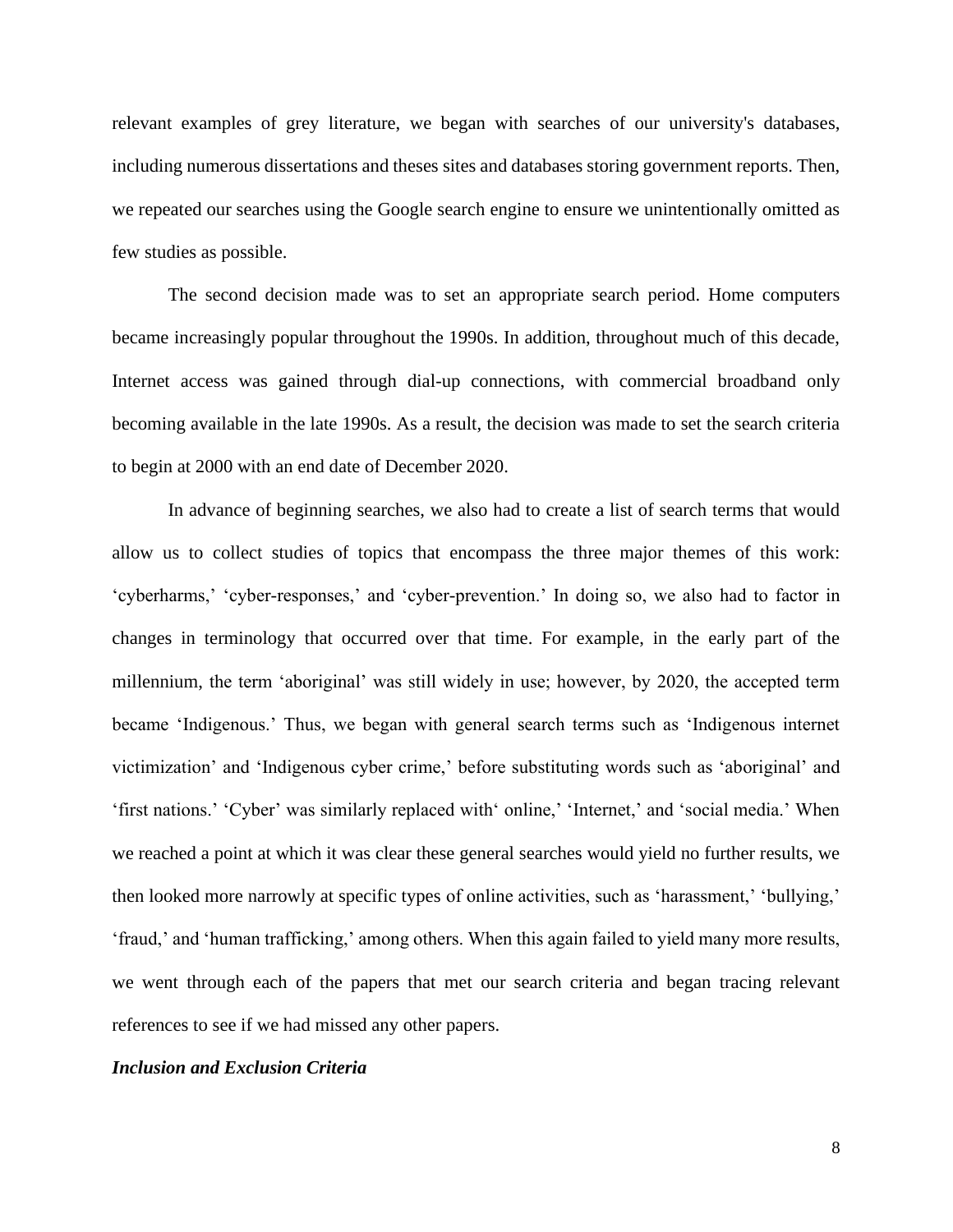This paper aims to provide a detailed overview of the central findings of Canadian scholars working in or near the intersections of Indigeneity and cybersecurity issues. We hope that such an overview can inform policy and, in particular, guide future research development by identifying the strengths and weaknesses of the existing evidence base. To that end, we decided to focus on locating pieces of primary research, including a range of inclusion and exclusion criteria to meet these goals. Figure 2 offers a depiction of these conditions.

## **Figure 2. Visual Presentation of the Inclusion and Exclusion Criteria**

## **Inclusion Criteria**

- Contains the results of a research study.
- Contains a clear description of the methodology used.
- Provides information on one or more aspects of cybersecurity issues facing Indigenous communities.
- · Utilizes Canadian data.

## **Exclusion Criteria**

- Does not include a piece of primary research (i.e., was a legal analysis, opinion piece, commentary, or introduction).
- Contains no discussion of research methodology.
- Inability to access paper.

With these criteria in place, each resulting abstract returned from online searches was read, and a determination was made to include or exclude the paper. For those situations in which it was unclear from the abstract whether a paper was suitable, the paper was downloaded and read in its entirety. The outcome of these processes and, therefore, the final sample is thirteen papers  $(n=13)$ .

## *Coding and Analysis*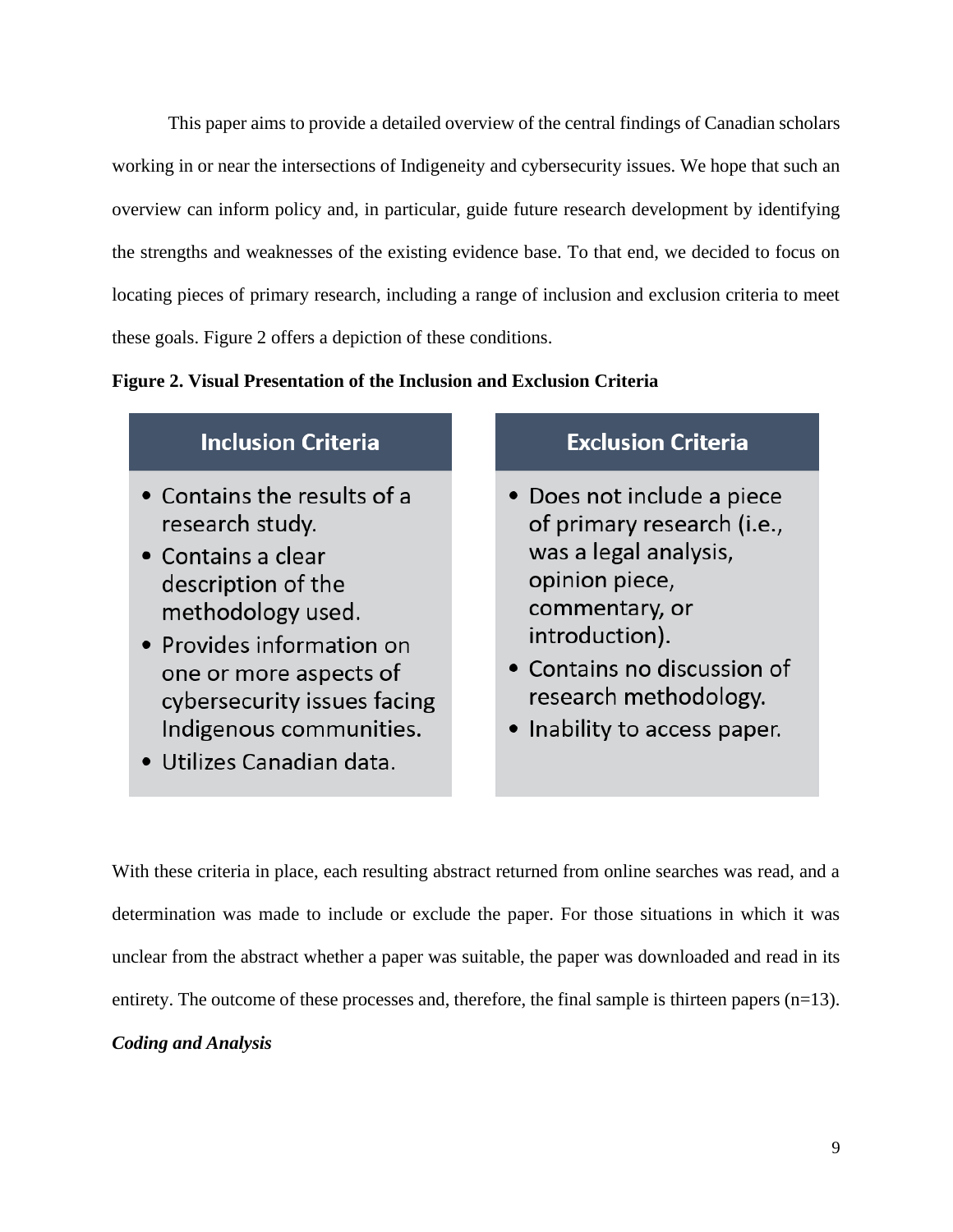To answer each of the research questions above, we began by employing a simple inductive coding scheme using the following categories: title, first author, year of publication, approach (quantitative, qualitative, or mixed methods), methodology (data collection and analysis techniques), and data source. We then created separate codes for each relevant topic and sub-topic covered in the paper/report under the three selected themes: cyberharms, cyber-responses, and cyber-prevention. From here, we structured our response to the third research question by abstracting relevant content from each article and using it to construct a narrative synthesis. This approach aimed to provide information on what is and is not known based on this literature and what future directions we might take from a policy or research perspective.

#### **Findings**

In this section, we attempt to accomplish two goals. The first is providing an overview of the extent and scope of the research literature in this area, focusing on the volume and scope of topics contained within. The second goal is to describe the main findings of the research collected related to the three major themes explored: cyberharms, responses to cybercrime, and prevention efforts.

#### *Overall View*

Although our search criteria specified a range of 2000 to 2021, we could locate no relevant journal articles, government reports, theses, or dissertations before 2011. Thus, as shown in Figure 3 below, we started listing article counts from 2011 onwards. In doing so, we see that interest in issues related to Indigeneity and cybersecurity generated little scholarly interest prior to 2017.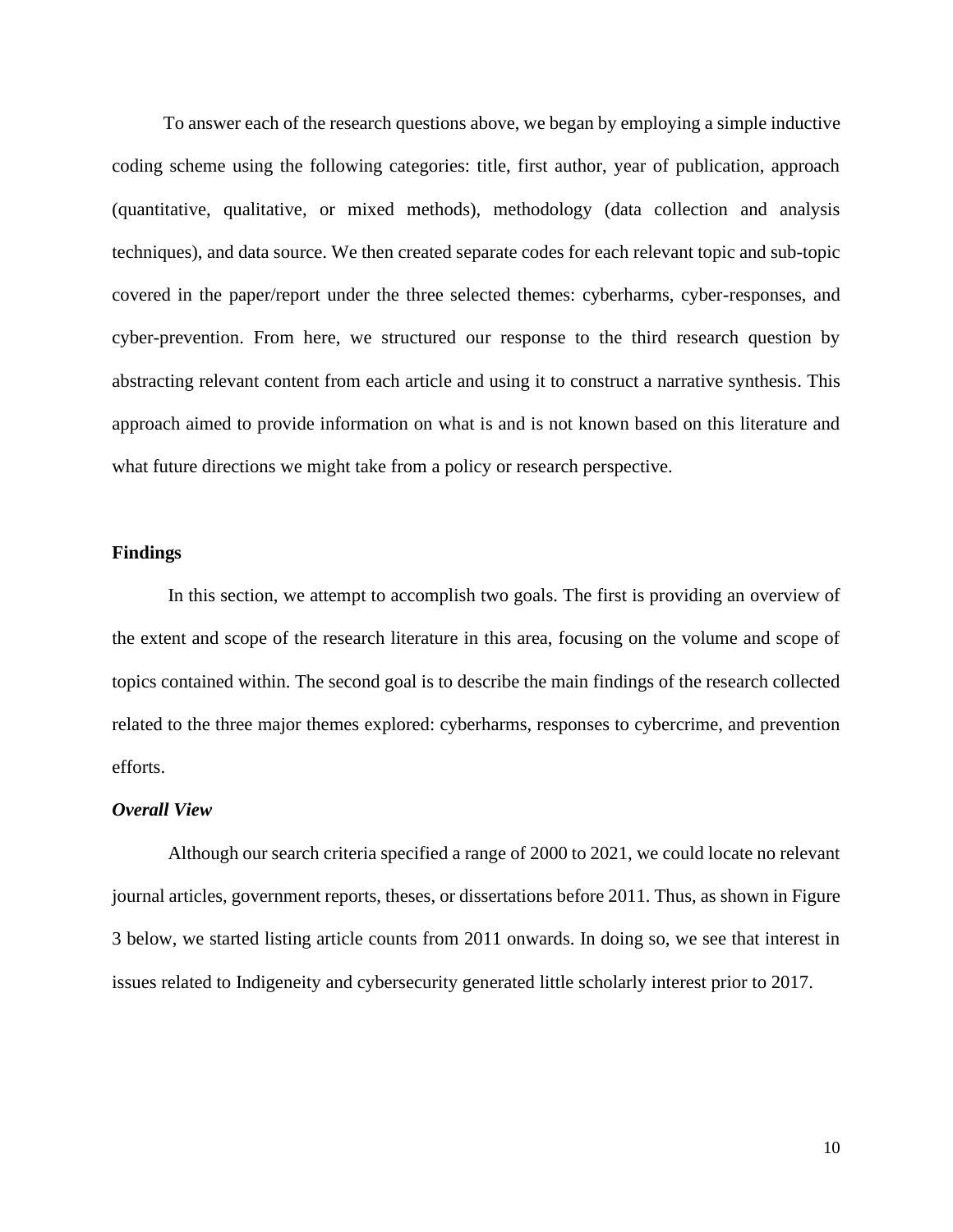

**Figure 3. Year and Number of Works Located, 2011-2021**

 We also looked at research methods and data sources to provide a view of the types of research conducted, as can be seen in Table 1. The majority were qualitative in the approach, consisting of interviews conducted by the researchers themselves. Two further studies relied on content analysis of online discussions and government reports (one identified below as part of a mixed-methods study). Five (n=5) of the studies were quantitative, and each drew on survey data. Three  $(n=3)$  of these were studies in which the survey was conducted by the author(s); the other two (n-2) relied on existing datasets, one from Statistics Canada, the other from a national level health study of gay and bisexual men.

|  |  | <b>Table 1. Methods Employed</b> |  |  |
|--|--|----------------------------------|--|--|
|--|--|----------------------------------|--|--|

| <b>Methodology</b>      | n |  |
|-------------------------|---|--|
| Quantitative            |   |  |
| Survey                  | 5 |  |
| <b>Existing dataset</b> |   |  |
| File review             | U |  |
| Experimental            |   |  |
| Qualitative             |   |  |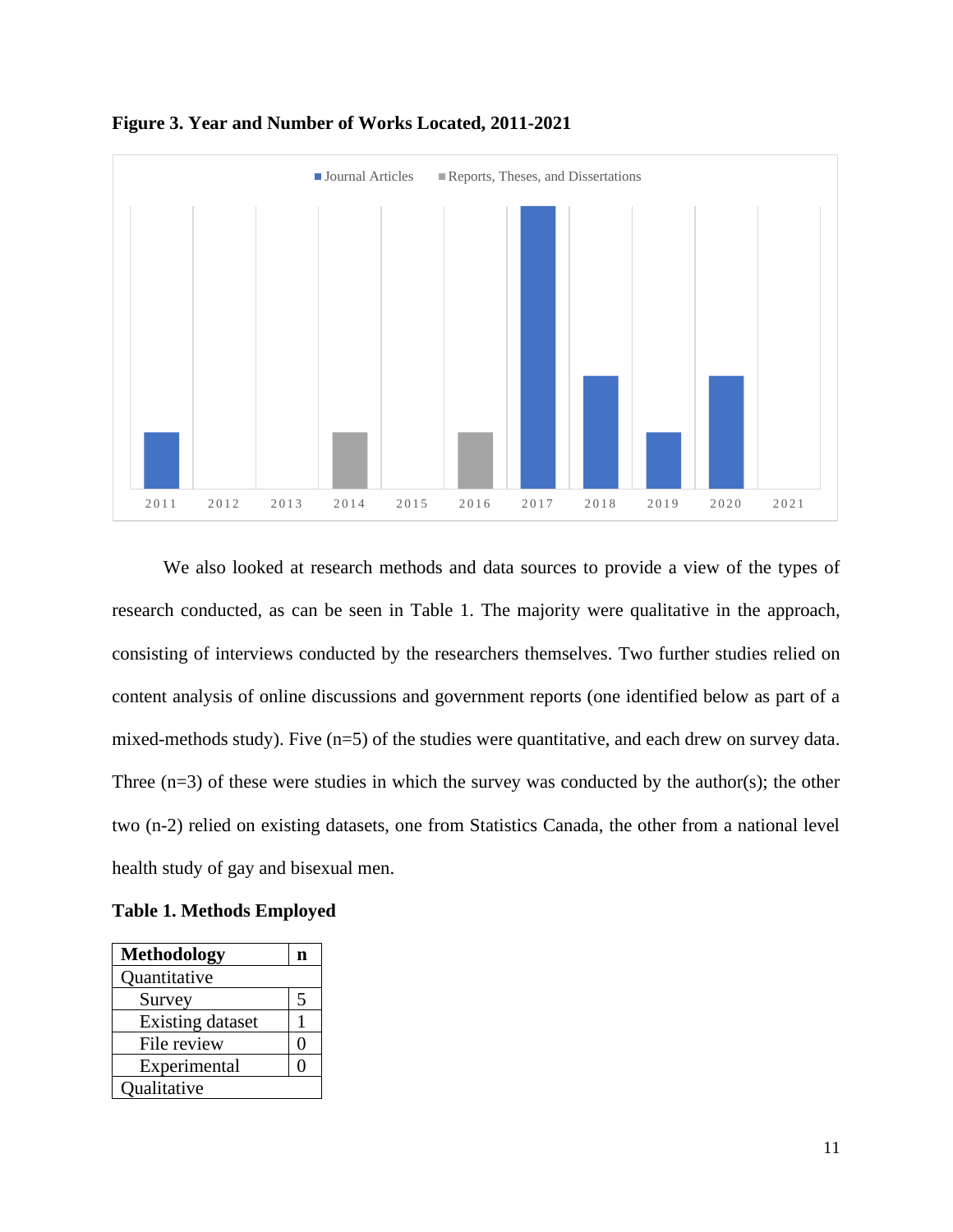| Interviews       | 5              |  |  |
|------------------|----------------|--|--|
| Content analysis | 1              |  |  |
| Focus groups     | 0              |  |  |
| Experimental     | 0              |  |  |
| Mixed methods    |                |  |  |
| Interviews       | $\overline{2}$ |  |  |
| Survey           | $\overline{2}$ |  |  |
| Content analysis | 1              |  |  |
| Focus groups     |                |  |  |

## *Cyberharms*

Three major classes of cyberharms were identified in reviewing this literature. These were: online harassment of adults, human trafficking of women and girls through online sources, and cyberbullying<sup>1</sup> of Indigenous children and youth. Table 2 reflects the number of studies for each<sup>2</sup>.

**Table 2. Papers Focusing on Cyberharms**

| <b>Topic</b>      |  |
|-------------------|--|
| Online harassment |  |
| Human trafficking |  |
| Cyberbullying     |  |

#### *Online Harassment*

Unfortunately, we could locate no research focusing exclusively on the experiences of online harassment of Indigenous citizens. However, we were able to locate two studies referencing online harassment of Indigenous women. The first was a study by Hill and Johnson (2020) on online interpersonal victimization against women, in which they relied on Statistics Canada data

<sup>&</sup>lt;sup>1</sup> Some of the papers we collected used the term 'online harassment' concerning adults; others used 'cyberbullying.' For the sake of consistency, we use 'online harassment' when the author(s) have done so, and 'cyberbullying' when they have, again, chosen to use that term.

<sup>&</sup>lt;sup>2</sup> The focus of one paper in our collection was on Indigenous policing rather than on cyber-victimization; thus, our total number here is twelve (n=12) rather than thirteen.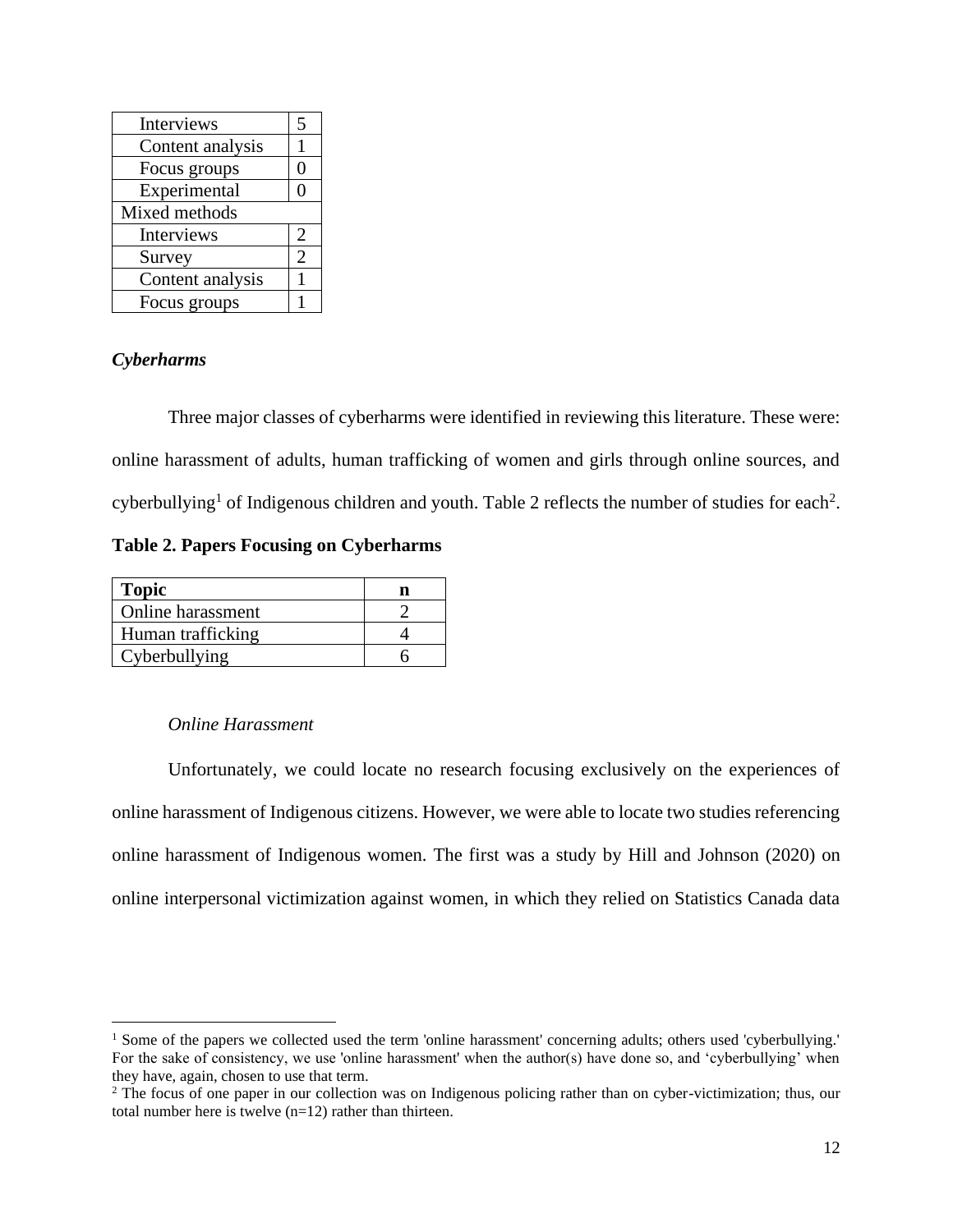to examine the extent to which women face online threats and intimidation, among other forms of harassment. Drawing from a sample of over 28,000 survey participants – both men and women – who had had one or more experiences of this type of harassment, they parsed out specific factors that increased the likelihood of being a victim of this form of cyberharm. These factors include Indigenous identity, aged 15 to 34, single status, some form of physical or psychological impairment, and having been without a residence or precariously housed (ibid.).

The second paper in this area was a study of online harassment of Canadian politicians (Wagner 2020). This qualitative study drew on interview data from 101 politicians and potential political candidates, including an unknown number of Indigenous citizens. Only one, a noncandidate with political experience, is explicitly cited as having direct experience: "'They never say, 'You know, I really disagree with how you voted on that bill.' It's 'You're fat so what do you know?' or 'You're a dyke, what do you know?' or 'You're Indian, what do you know?'" (ibid.: 9).

#### *Human Trafficking*

Four of the articles we located examined the issue of online human trafficking of women and girls. The most directly relevant were two papers by Louie (2017, 2018) from his Ph.D. dissertation work on anti-trafficking prevention for Indigenous girls. The first draws on interviews with survivors of sexual exploitation and representatives from anti-trafficking groups to explore traffickers' use of social media to target vulnerable girls. Louie finds that in the early to mid-part of the 2010s, social media platforms – in particular Facebook – are used to identify and target girls in reserve communities with the goal of luring them off-reserve (Louie 2017). A tactic frequently used by traffickers is 'love bombing' – using romantic pretenses to overwhelm and thus manipulate vulnerable girls (ibid.). Not only does Facebook provide opportunities for traffickers to identify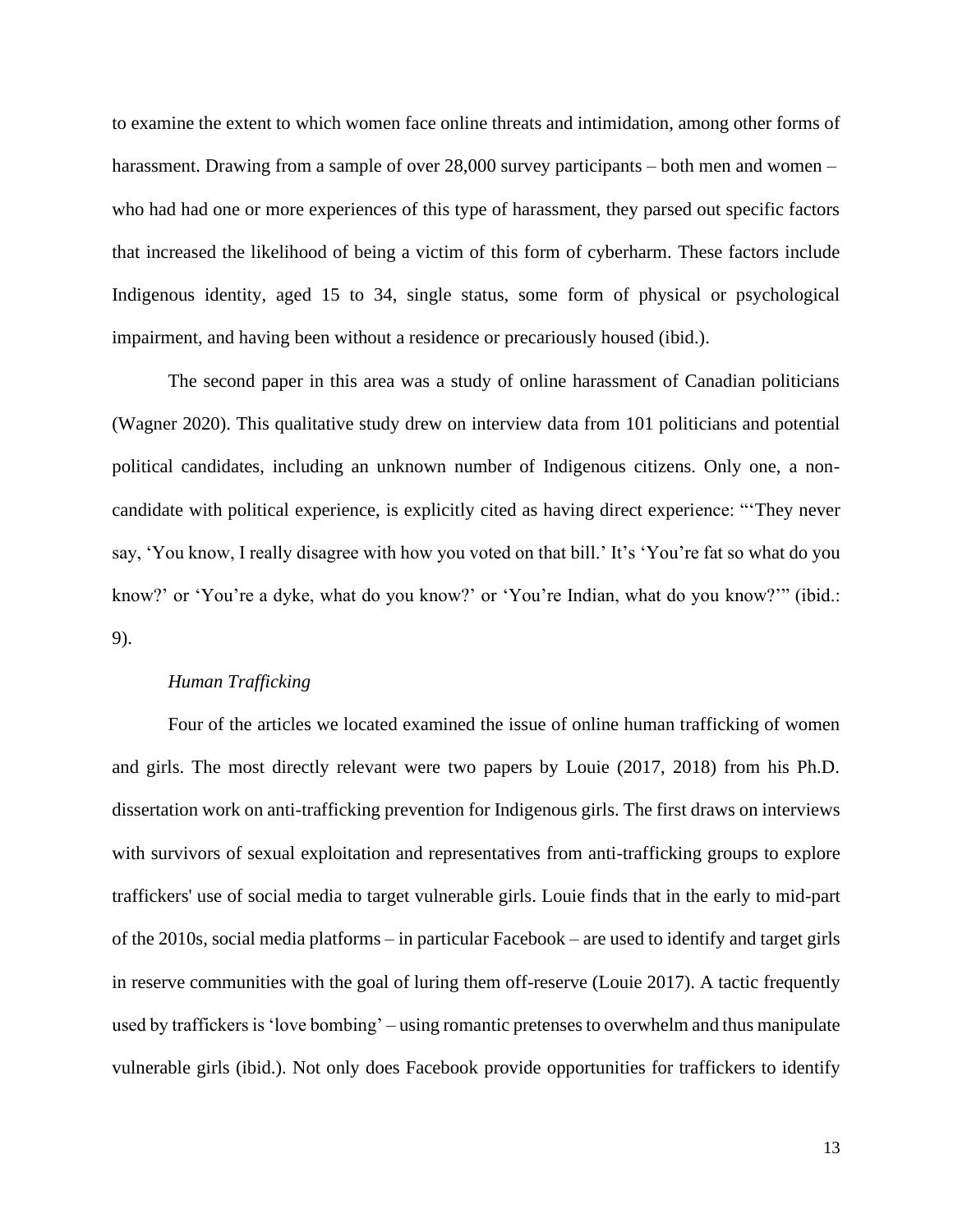girls within extended friend networks, but it also serves as a communication tool through which traffickers can set girls up on 'dates,' thus keeping them out off the streets and out of sight from police and other possible intervenors (ibid.). The second paper from Louie looks more widely at avenues for sexual exploitation of Indigenous women and girls, of which social media is one (Louie 2018). Of the two, the first provides significantly more detail on the process of Internetbased recruitment, whereas the second provides possible means of combatting this phenomenon.

Two other papers are clustered under the 'human trafficking' theme: a M.A. thesis by Turkington (2020) and a report for Public Safety Canada by Boyer and Kampouris (2014). In the former, data collected from web-based sources (i.e., government reports) is supplemented with interviews with individuals from anti-trafficking organizations to explore how women and girls from Indigenous communities in Western Canada are lured into human trafficking in urban centres (ibid.). Turkington's (2020) respondents suggest a significant contributor to this process is the proliferation of Internet-based platforms and applications (apps), which render it much easier to locate and contact potential victims. This view is also shared by interviewees cited in a more extensive qualitative study of human trafficking within Indigenous communities conducted by Boyer and Kampouris (2014). Historically, all aspects of sex work took place in physical spaces, often referred to as 'tracks' or 'strolls.' According to police officers cited by in this study, today the Internet offers an unlimited number of 'virtual tracks,' increasing not only recruitment opportunities, but also solicitation and exploitation (ibid.). As in the Louie (2017) study, respondents identify Facebook as a standard tool for traffickers and observe the use of gaming sites as other spaces for recruiting potential victims. Although the authors never specify the site, they do note the existence of at least one website "specifically targeted to the trafficking of Aboriginal women and girls" (ibid.: 24), and several study participants noted the presence of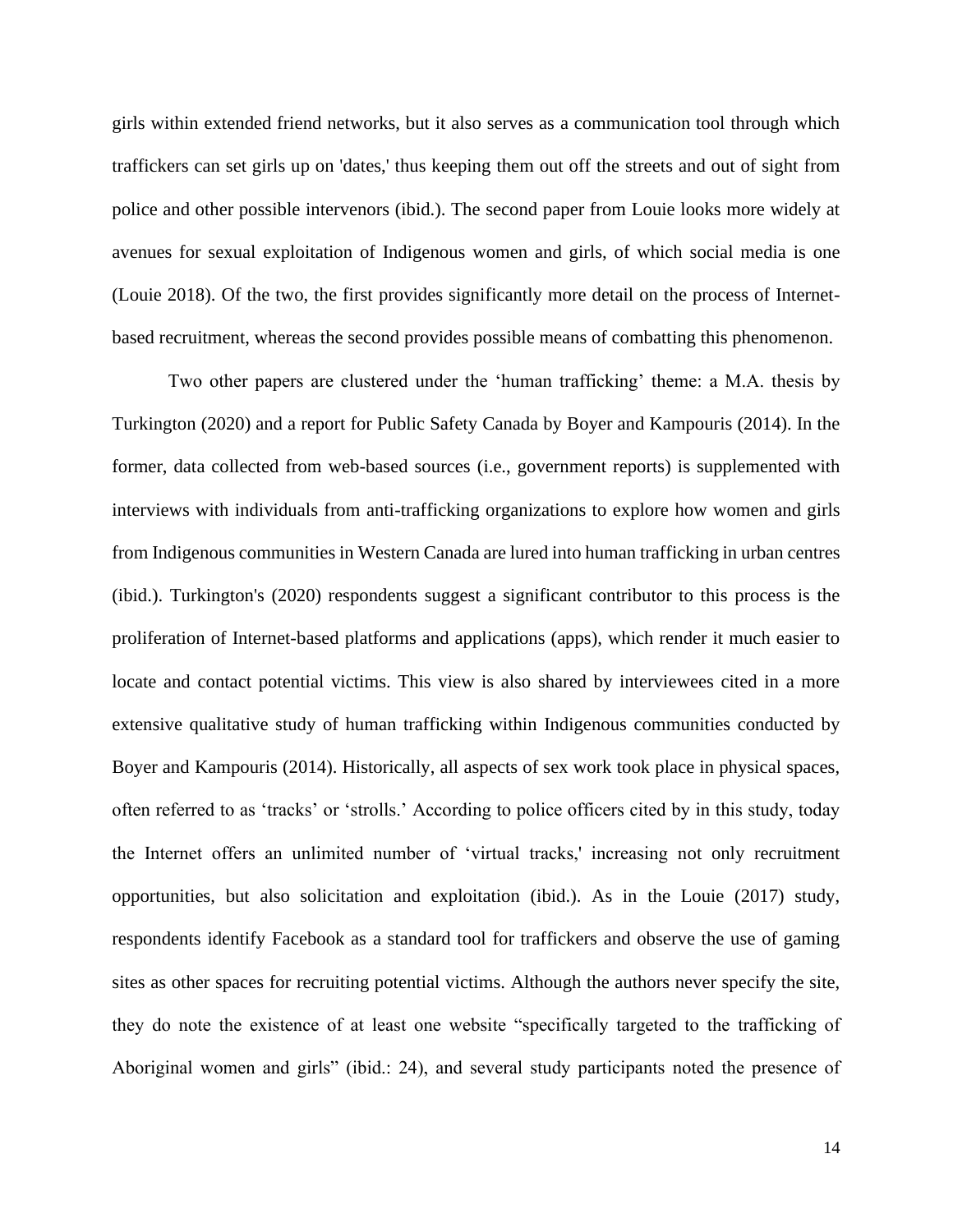profiles of Indigenous women in advertisements for sex work on online classified pages (ibid.). While some interviewees felt that the number of Indigenous profiles was low, the authors note – writing in 2014 – that the lack of access to the online world has tended to insulate women and girls in more northern communities from Internet-based sexual exploitation (ibid.).

#### *Cyberbullying*

The most frequent cyberharm studied by researchers in the literature we collected was cyberbullying  $(n=6)$ . The focus of five  $(n=5)$  of these articles was on cyberbullying of Indigenous children and youth; one  $(n=1)$  was on cyberbullying of gay and bisexual adult men.

Concerning children and youth, the earliest study to appear was in 2011 by Lemstra and colleagues. Drawing on survey data collected from children and youth aged ten to sixteen attending schools under the authority of the Saskatoon Tribal Council, these researchers explored the extent to which Indigenous young people living 'on reserve' were subjected to different forms of physical, verbal, and other forms of bullying. Among the 204 surveys completed, they found that 30.3% of respondents had been subjected to cyberbullying on at least one occasion in the preceding four weeks (ibid.). In comparing all rates of bullying experienced by surveyed youth, Lemstra et al. (2011: 465) observed that Indigenous children and youth on reserve experienced rates "higher than the national average." They further noted that "irrespective of the type of bullying, [Indigenous] youth who were bullied were at least twice as likely to suffer from depressed mood" (ibid.: 465).

Another study focusing on children in Saskatoon looked at rates of cybervictimization among all young people aged nine to fourteen (Mobin, Feng, and Neudorf 2017). Analyzing survey data from a sample of 5,783 students in grades five to eight, researchers discovered that one of the risk factors for cyberbullying with Indigeneity. As they explain, "we found that Aboriginal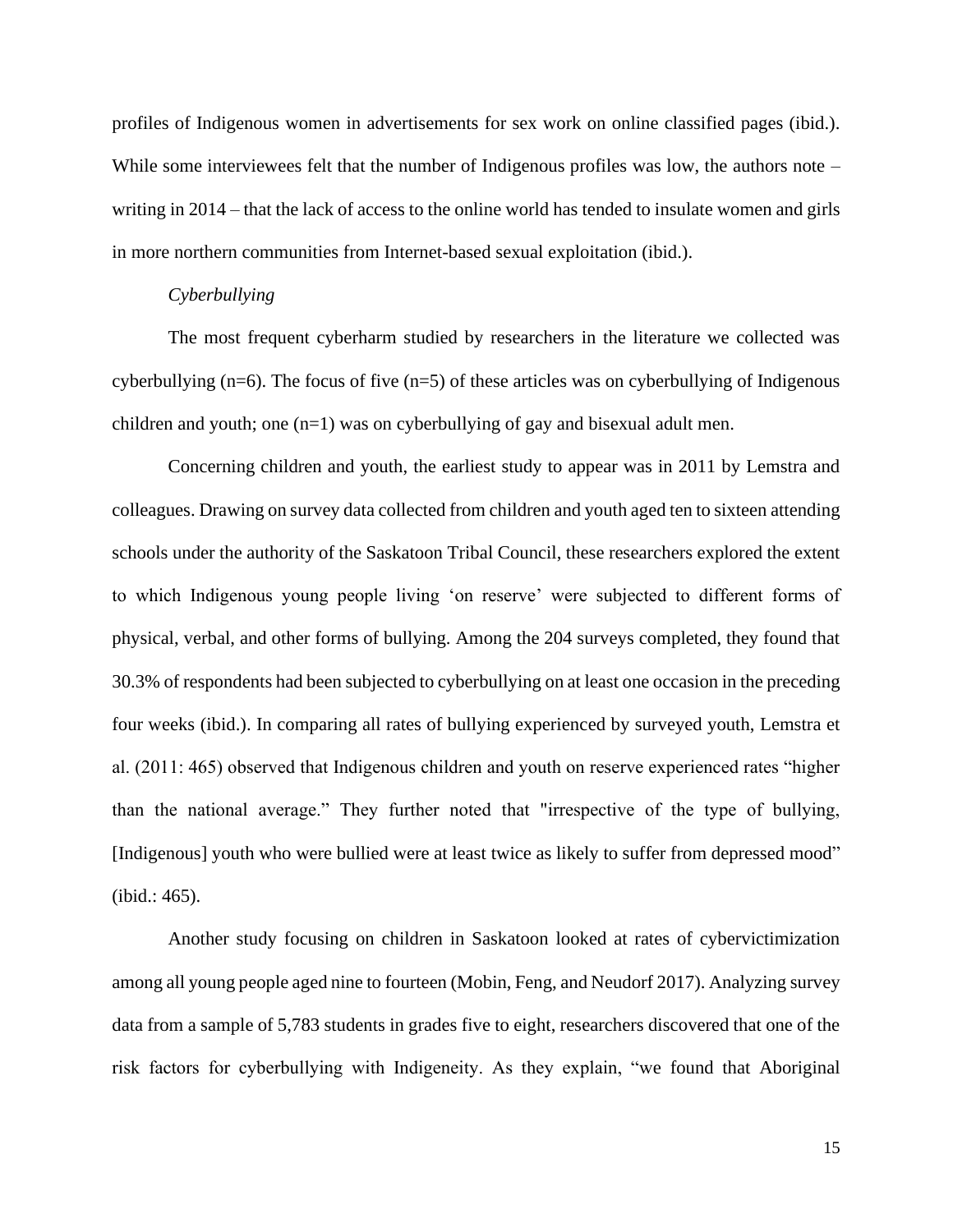students are at a higher risk of being cyberbullied compared to non-Aboriginal students. This phenomenon may be attributable to power differentials across social groups with roots in intergenerational trauma and the after-effects of colonialism" (ibid.: e479).

The link between cybervictimization and mental health issues among Indigenous victims of cyberbullying has also been explored by Broll and colleagues (2018). In a survey of 170 Indigenous youth from 3 different provinces and territories, these scholars found that 17.3% of their participants had been subject to cyberbullying and that both bullying and cyberbullying contribute significantly to adolescents' depression, anxiety, and general stress (ibid.). They also observed that, based on their results, "bullying and cyberbullying victimization and perpetration are prevalent among Indigenous adolescents, and that cyberbullying victimization uniquely contributes to internalizing problems among Indigenous youth" (ibid.: 7).

Another study used qualitative data collected through interactions online from Indigenous youth (aged eleven to seventeen) from British Columbia who had taken part in an internet-based mentoring program. The study by Sam, Wisener, Schuitemaker, and Jarvis-Selinger (2018) addressed four themes: technology use, awareness of online safety, experiences of cyberbullying, and prevention and coping skills. Whereas previous studies had focused mainly on Facebook usage, these researchers found Indigenous youth to be using an array of social media and other platforms for educational, networking, and entertainment purposes, including Twitter, Snapchat, YouTube, Instagram, and Tumblr, among others (ibid.). As with other studies in this area, cyberbullying was a prevalent experience among youth, either through direct experience or witnessing the cyberbullying of friends and acquaintances (ibid.). As one participant explained, "we take advantage of it, it gets used for homework, studying or doing such things as e-mentoring, but it's also used to bully and harass people" (ibid.: 14). As was similarly noted in the Lemstra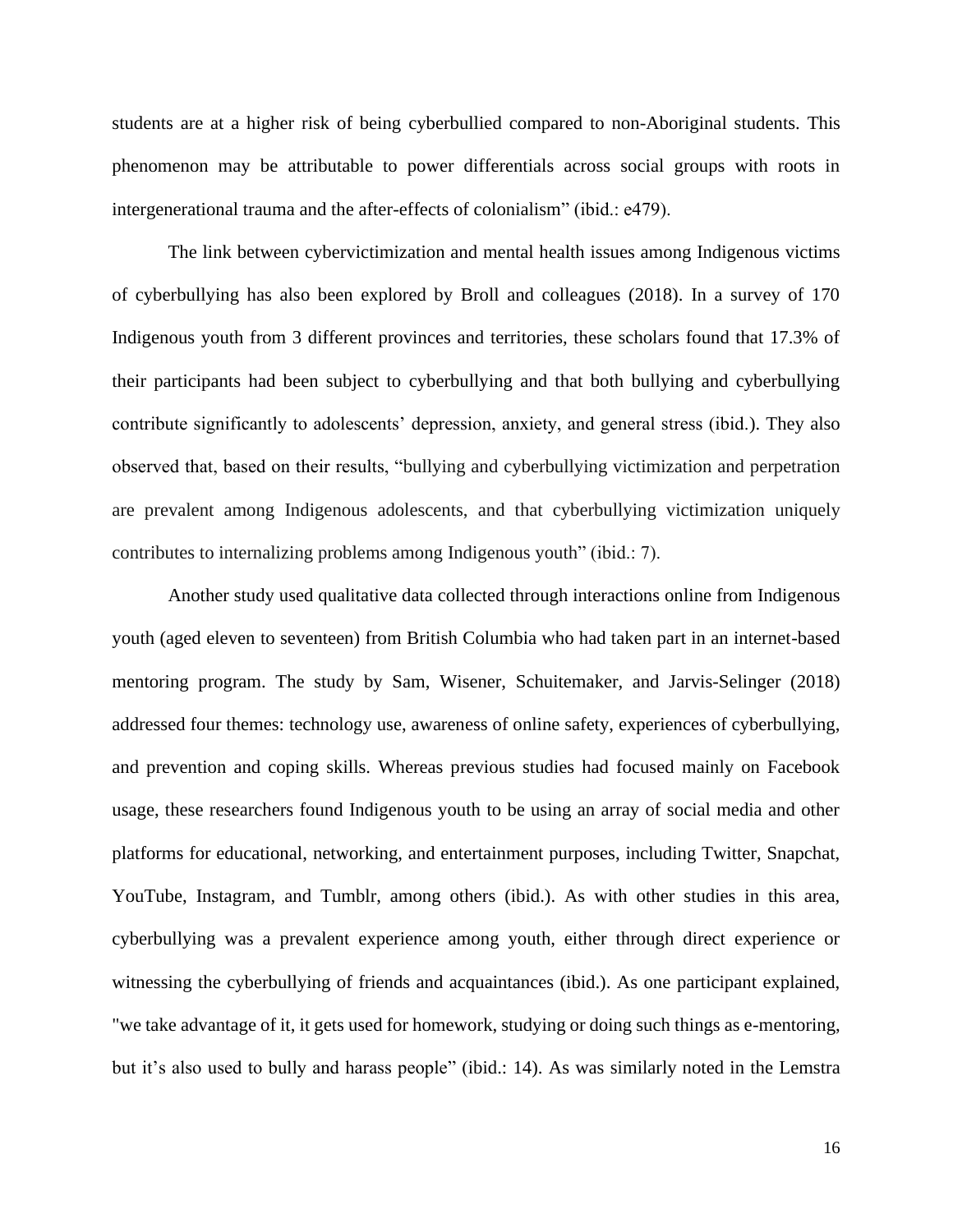(2011) and Broll (2017) studies, in the Sam et al. (2018) study, participants addressed the negative impacts of cyberbullying on their mental and emotional health. For example, one observed that her experience of cyberbullying "seemed like the worst possible thing that could happen to me," whereas another described the experience as "very stressful" and "downright horrible" (ibid: 14).

Another study examining the experiences of cyberbullying among students used a sample of interviews conducted with university students, faculty, and school administrators at four postsecondary sites. This study drew on data collected from a mixed methodological approach that incorporated online surveys, focus groups, and interviews focused on one's experiences and negative impacts of online bullying (Casidy, Faucher, and Jackson 2017). Unfortunately, the experience of only one Indigenous student is referenced in the paper; however, the negative personal and cultural impacts experienced by this individual are important and worth citing: "one Aboriginal student, who did not supply many details, simply wrote: 'I felt inadequate and I questioned my Status as an Aboriginal'" (ibid.: 8).

The last study in this grouping is an exploratory analysis of rates and experiences of cyberbullying among adult gay and bisexual men drawn from survey data (Lam, Ferlatte, and Salway 2019). One of the key demographic characteristics explicitly examined is Indigenous status, reporting Indigeneity as one of the primary risk factors for cyberbullying among gay and bisexual men (ibid.). Possible explanations cited for this finding include institutional racism, negative stereotypes, and "the erasure of Two-Spirit culture," which they suggest that has resulted in some communities treating homosexuality as the same as pedophilia, thus fueling "oppression of Aboriginal sexual minorities" (ibid.: 346).

#### *Responses to Cybervictimization*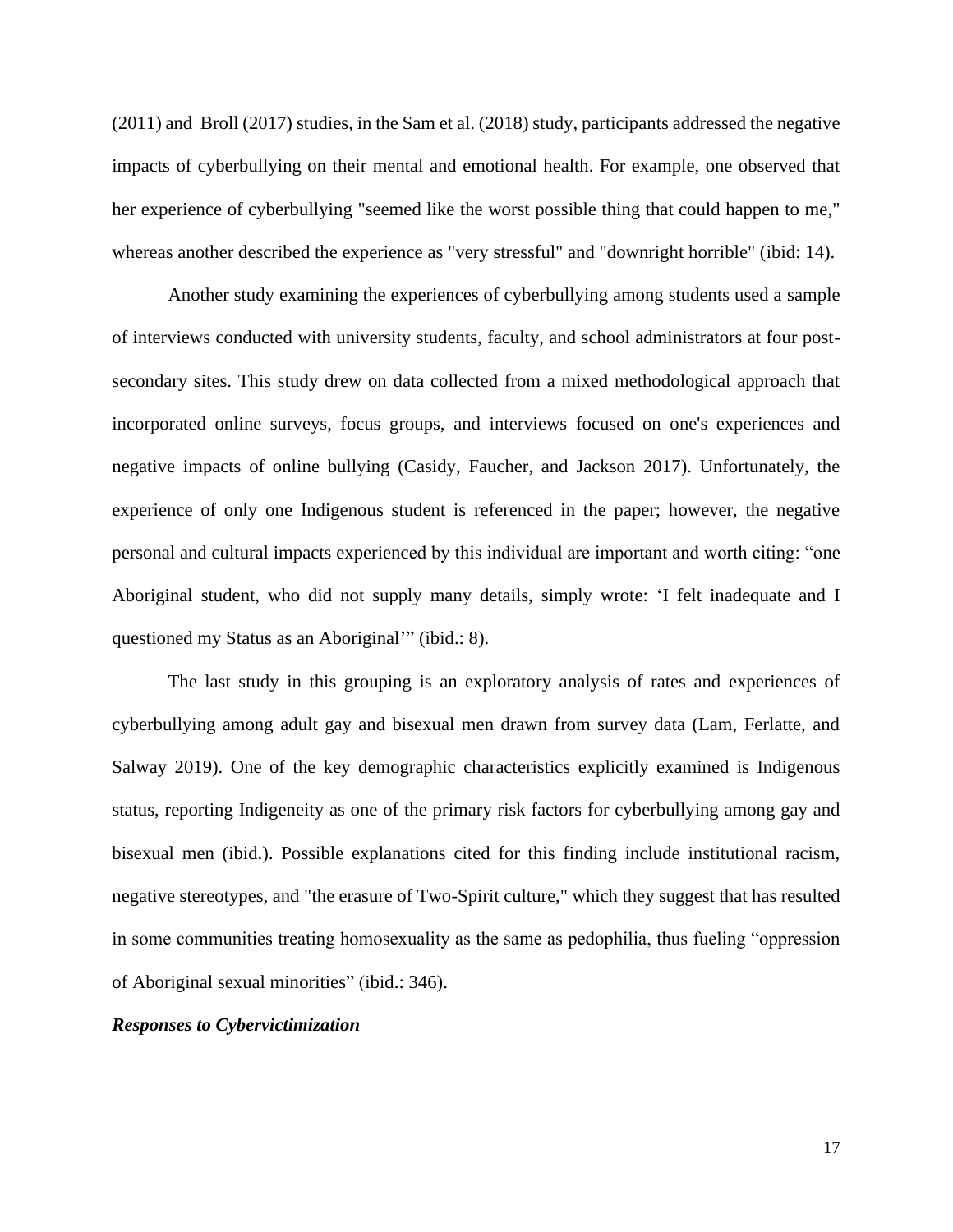We must note that none of the papers included in our sample specifically examined the issue of police or other responses to cybervictimization. Instead, we had to either look for information and recommendations by extracting relevant material from the papers collected on cyberharms or by including sources from which we might make general observations (see Table 3). An example of the latter is Jones and colleagues' (2017) paper on Indigenous policing services, citing that the lack of technology impedes working effectively online. From the little relevant information we could locate, we have grouped responses into four categories: mental health support for victims, personal coping strategies, reporting victimization to police, and reporting victimization to teachers or family members.

**Table 3. Papers Focusing on Responses**

| <b>Topic</b>                  |  |
|-------------------------------|--|
| Reporting to police           |  |
| Personal coping strategies    |  |
| Mental health support         |  |
| Reporting to teachers, family |  |
| Total                         |  |

## *Mental Health Support*

The issue of counseling and other services for victims was raised in one  $(n=1)$  paper: the study on cyberbullying of Indigenous children and youth by Broll and colleagues (2017). These scholars suggest that as cyberbullying is associated with adverse health outcomes – principally, as other researchers have observed, anxiety and depression – we need to consider developing research into the effective provision of mental health services to ameliorate these outcomes.

## *Personal Coping Strategies*

Two (n=2) papers referenced the use of personal coping strategies in response to either direct experience of cyberharms and/or witnessing the victimization of others. The first is Wagner's (2020: 10) study of online harassment of politicians in which she notes that an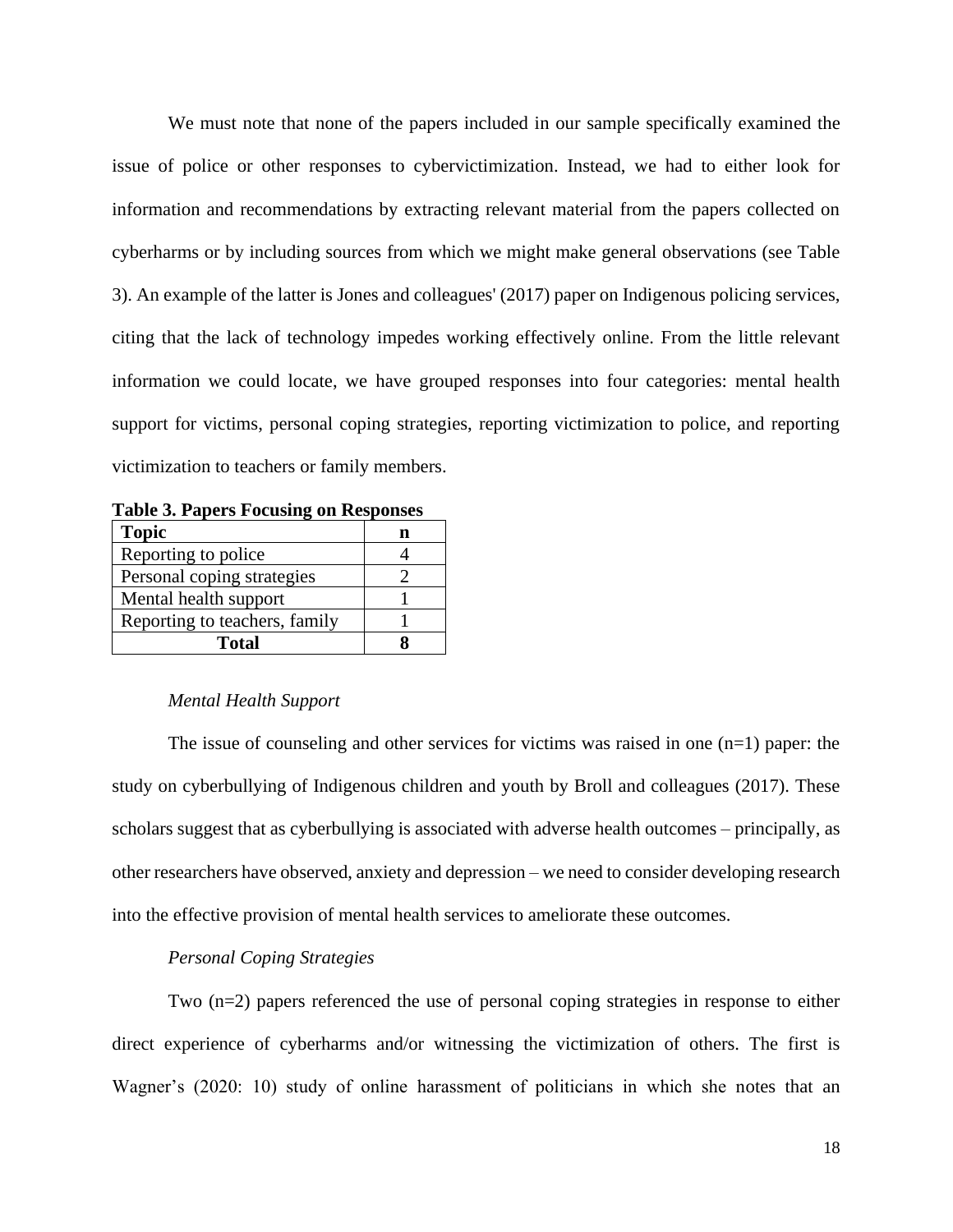Indigenous woman, who had observed "vicious online attacks against women politicians," was planning to run for municipal office. Although no details are provided, we are told this participant had "developed a game plan" for how she would react to racism and sexism online (ibid.: 10).

The second study in which personal coping strategies are discussed was in the Sam (2018) study of Indigenous students using an online mentoring program. Some of the strategies students outlined included changing their security settings, deleting accounts, ignoring 'trolls,' and responding calmly (ibid.). As an example, one student stated, "I've won most of the fights because of the ways of handling it. With me, it's talking back, not rudely, but with logic, do it in a calm way, and don't give them anything to use against you" (ibid.: 15).

#### *Police Responses*

Four (n=4) papers referenced police responses, including the option of mobilizing the police in response to victimization. One of these was the Sam (2018) paper in which some students who had been cyberbullied stated they might report certain activities to the police. However, no specific examples were provided.

Two (n=2) of the other papers examined the impacts of moving the trafficking of women and girls into the online environment. One of these was Louie's (2017) study of the use of the online environment to recruit and sexually traffic Indigenous girls. In it, Louie (2017) observes that social media has reduced the ability of police and other intervenors to identify victims of sexual exploitation, as they are no longer visible in the streets and other public places. Boyer and Kampouris (2014) state that as human trafficking has moved online, so too have police. To investigate online sexual exploitation, investigators have to engage in proactive searches for telltale signs that someone is being trafficked (ibid.). That said, both the researchers and police interviewees acknowledge that "the Internet presents additional challenges to police services"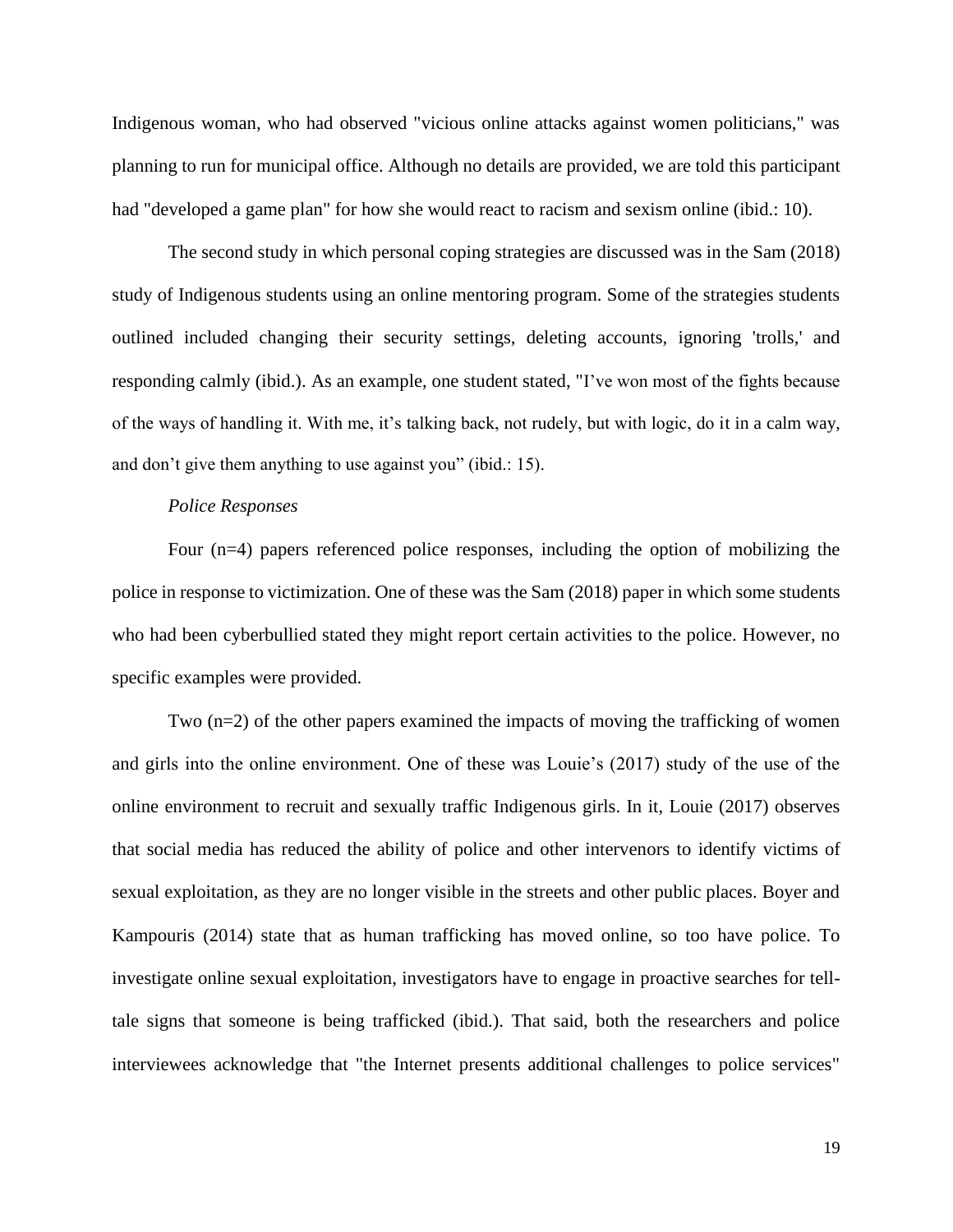because the activity can be hidden or obscured, necessitating increased efforts at identifying cases (ibid.: 47).

One significant challenge facing police efforts to respond to cybervictimization of Indigenous citizens is that an unknown volume of such activity occurs in locations with a limited police presence or where police are under-resourced. Jones and colleagues' (2017) paper on Indigenous police services is based on interviews with police leaders and a survey of some 800 police officers working in Indigenous communities across Canada. Analysis of these data sources suggests that many communities may lack the infrastructure necessary to respond to cybervictimization. For example, they note a lack of "communication requirements (towers), requirements for consistent internet access and other basic requirements that a police service needs to do its job effectively" (ibid.: 591).

#### *Prevention*

An area in which it is evident that significantly more research is needed is that of prevention, including both innovative and evaluative research of existing cyber-based strategies. Only six (n=6) of the papers discussed the issue of cyber-prevention in any way, and none tested specific strategies or programs to reduce harm. Where prevention was mentioned, it was often in the form of recommendations or quick descriptions of known programs that were either police-led (n=1) or actual or potential educational initiatives led by community groups or school educators  $(n=5)$ .

## *Police Prevention Strategies*

The issue of police prevention efforts was raised by Boyer and Kampouris (2014) in their study of the human trafficking of Indigenous women and girls. Drawing on interview data with police and other respondents, they observed that the RCMP had created a public education tool to

20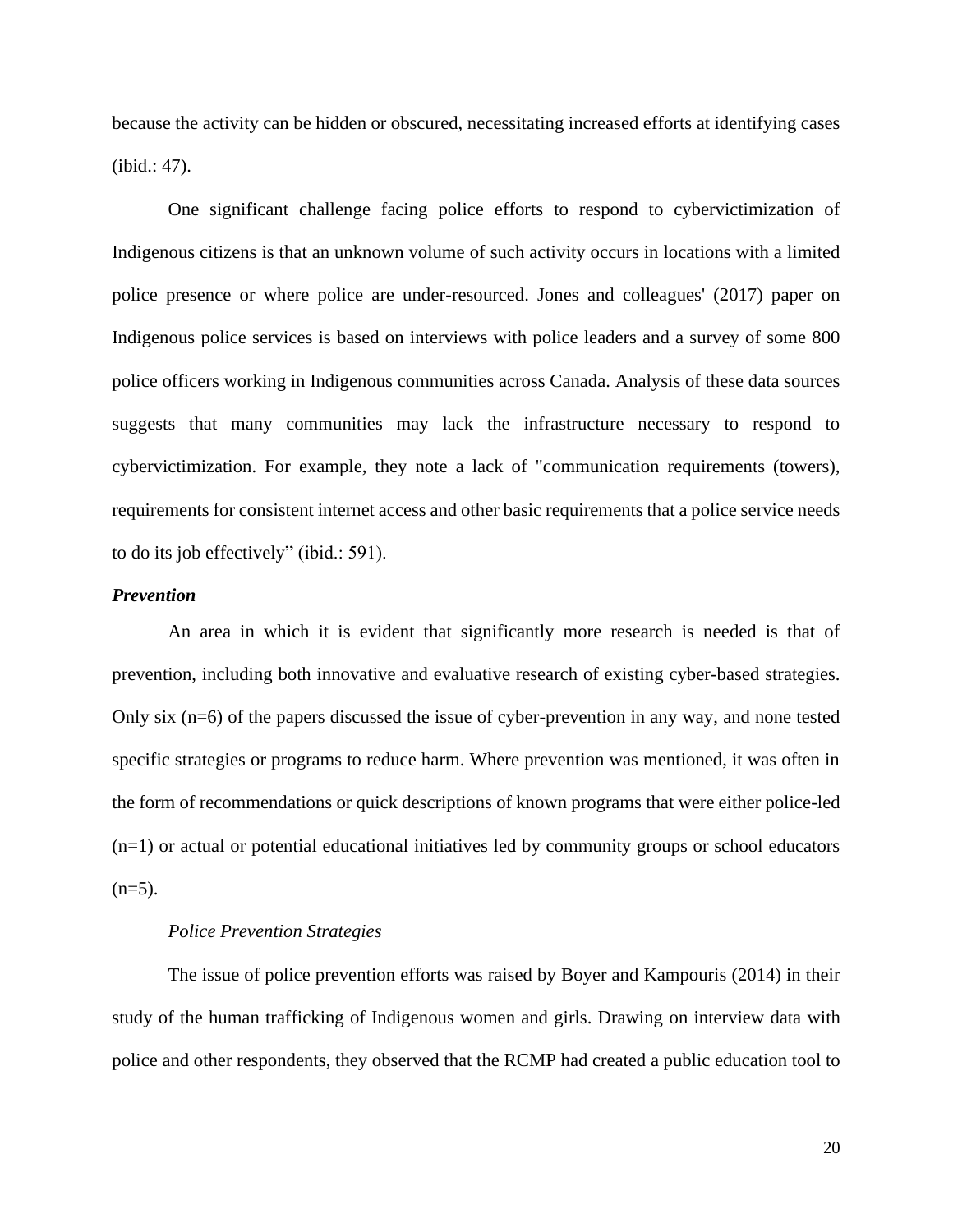help increase awareness of human trafficking and the tactics associated with it (ibid.). These 'toolkits' were distributed to Indigenous communities across Canada (ibid.).

#### *Educational Strategies (Schools, Communities, Community Groups)*

By way of contrast, we note that four  $(n=4)$  papers raised the issue of community- or school-based prevention initiatives. Unfortunately, we also note that only one  $(n=1)$  of these, a paper by Louie (2018) based on his dissertation work on human trafficking, focused exclusively on what prevention of cyberharms could or should look like within Indigenous communities. Nevertheless, drawing on data from qualitative interviews with survivors of sexual exploitation, Louie (2018: 653-654) makes clear-cut recommendations worth quoting at some length:

Sexual exploitation survivors provided profound insight into potential education for youth in critical periods of recruitment. Based on the interviews in this study, prevention education should be focused on Indigenous girls from ages seven to 13 years in on-reserve schools. A combination of teachers, survivors, female community members, Elders, role models, and service providers should teach prevention education using love, engagement, patience, availability, and understanding. Entire families should be included in every step and should insist upon local cultural education and ways of knowing whenever possible.

Similar recommendations for prevention are also contained in his earlier paper (Louie 2017), in which he explains why it is vital for cyber-based human trafficking prevention strategies that address the particular dynamics facing Indigenous girls on reserves. It is stressed that children, youth, families, and communities need to be aware of the dangers of social media generally and in relation to Indigenous young people (ibid.). As he says,

The situation for Indigenous girls on reserves creates unique circumstances in which the potential threats are less obvious. Although some non-Indigenousspecific prevention education is relevant for reserve populations, the recruiters using social media in the Indigenous context are more likely to be friends or relatives (ibid.: 105).

Undertaking such prevention work, he suggests, should be educators with extensive community input, and that families should also play a significant role in both learning and facilitating much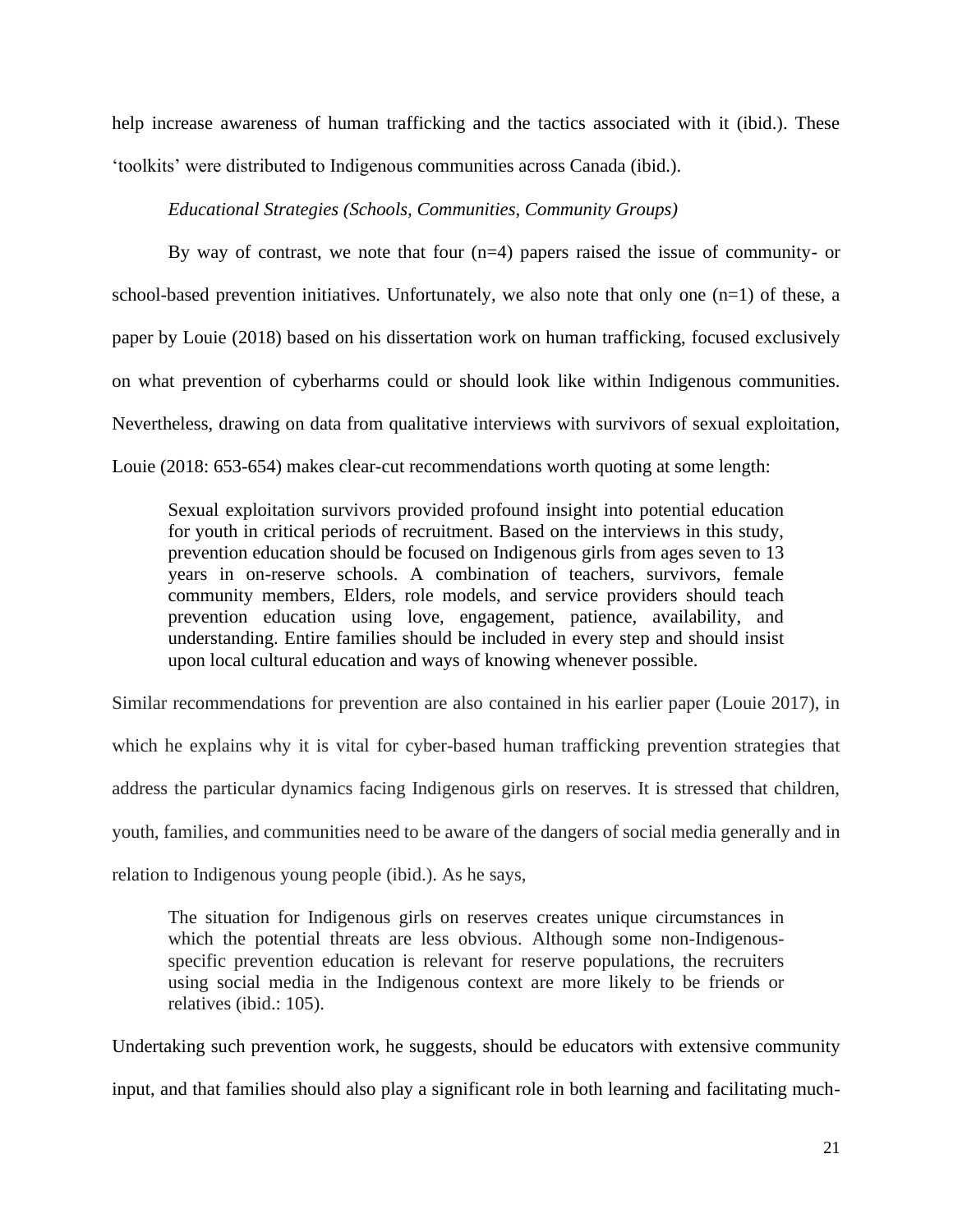needed discussions (ibid.). "Curricula designed for parents, teachers, and school administrators," he notes, "can illuminate the signs of exploitation at the earliest stages, making intervention possible prior to youth becoming fully immersed in exploitation, is needed (ibid.: 106). Turkington (2020) mentions in passing that two of his research participants, who work in the anti-trafficking field in British Columbia, had referenced Internet and app-based prevention tools for children and youth; however, no other details are provided.

In their findings, Lemstra and colleagues (2019) similarly highlight the importance of prevention efforts in reducing cyberbullying. Implementing such efforts in Canada, especially among youth on-reserve who face higher rates of aggression online, they believe, needs to be "a priority" (ibid.: 465). This view is shared by Sam et al. (2018), who, while recognizing that most of their sample of Indigenous students were aware of the need for online safety, may not have consistently recognized the potential harms associated with some common activities. In their words,

The seeming ubiquity of sharing digital media content (e.g., pictures, texts, videos) online among young Aboriginal people, its link with cyberbullying, and the continued rise in technology use make culturally relevant and developmentally appropriate interventions an urgent matter. Additional research on Aboriginal youth's online experiences is needed to better inform the creation of culturally appropriate educational resources (ibid.: 17).

#### **Conclusions and Recommendations**

We are keenly aware that almost all research reviews include calls for further research. This systematic review will be no different. In the introduction to this review, we laid out one rationale – among many other potential reasons we could provide – as to why the digital cybersecurity divide facing Indigenous communities is an important policy issue. High rates of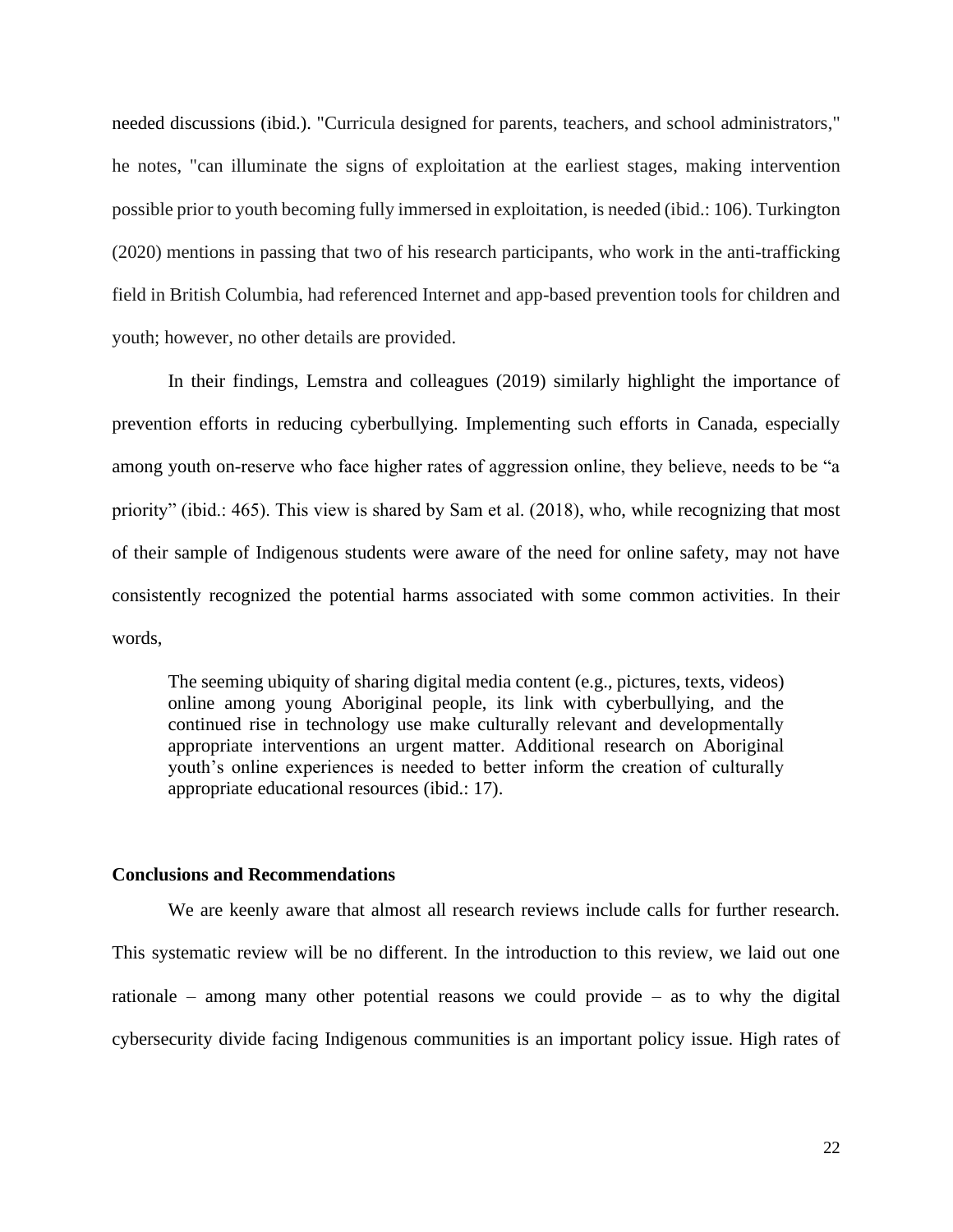exposure to certain cyberharms, such as human trafficking and cyberbullying, strengthen the case for making such a call.

Currently, each of these critical subject areas is under-researched. In fact, we could only find one or two papers on any given topic beyond the six located on cyberbullying of Indigenous children and youth. For example, concerning cyberharms, we could locate no research specifically examining Indigenous persons' exposure to and/or experiences of the range of frauds that are so ubiquitous in the online world. Nor could we find any research directly examining either individual, group, law enforcement, or other responses to cyberharms affecting Indigenous communities or on the use of prevention-oriented programs, tools, and resources. We must start to diversify research in this area.

Much of the research literature we reviewed discusses cites Facebook as a site where harm can occur. Today, in 2021, many young people use a host of other sites and apps, including Snapchat, Instagram, and TikTok. None of these, or their unique features and how these features can facilitate cyberharm, are discussed in the literature. Indeed, even older platforms, such as Twitter, are not included.

As Lam and colleagues' (2017) study shows, we need to develop research that treats Indigeneity as more than just a variable or as a monolithic entity or static identity. In other words, we need to consider the various ways in which Indigeneity intersects with class, gender, sexual and other factors to create unique risk pathways.

Both the cyberbullying and human trafficking literature – although small in volume and narrow in scope - raises distinct possibilities that Indigeneity may be an important risk factor for certain forms of cybervictimization. This needs to be explored much further in relation to these two forms of cyberharms and others as well.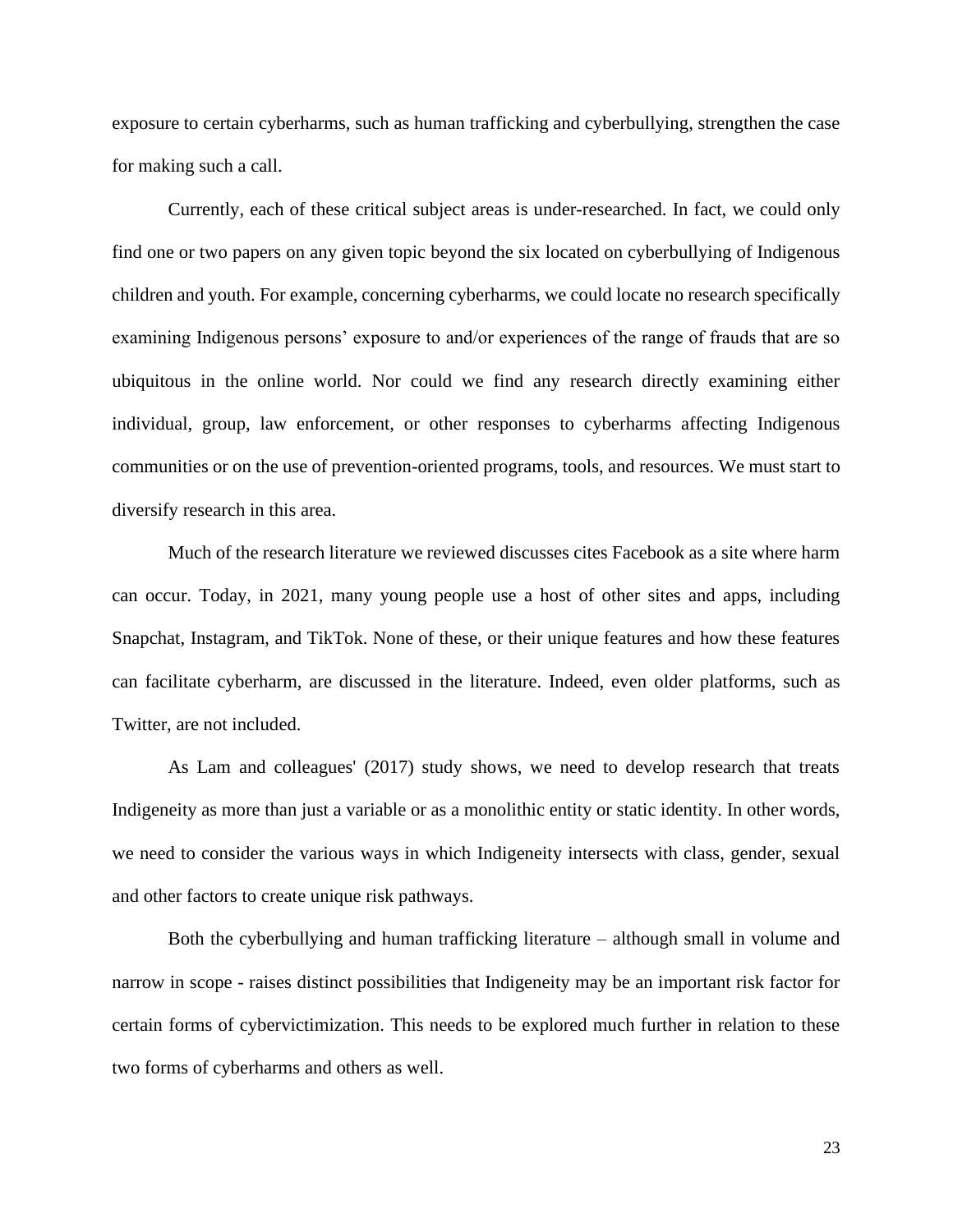A recurring sub-theme found in discussions of cyberharms is how online victimization experiences can contribute to feelings of depression, anxiety, self-doubt, and personal and cultural alienation. Less frequently, we also observed some steps – if only in passing – participants in the studies selected have taken to develop their own coping skills and build their own cyber-resiliency. We would encourage policy-makers to develop policy and funding initiatives that support research addressing the mental and emotional harms associated with cyber-victimization, both concerning Indigenous groups and other communities.

Only six (n=6) of the papers raised the issue of cyber-prevention in any way, and none tested specific strategies or programs to reduce the threat of harm. The need for such research, we argue, is particularly acute in relation to human trafficking prevention, as well as that which aims to reduce other cyberharms, such as those identified above. Any such prevention-oriented initiatives should be subjected to rigorous evaluation.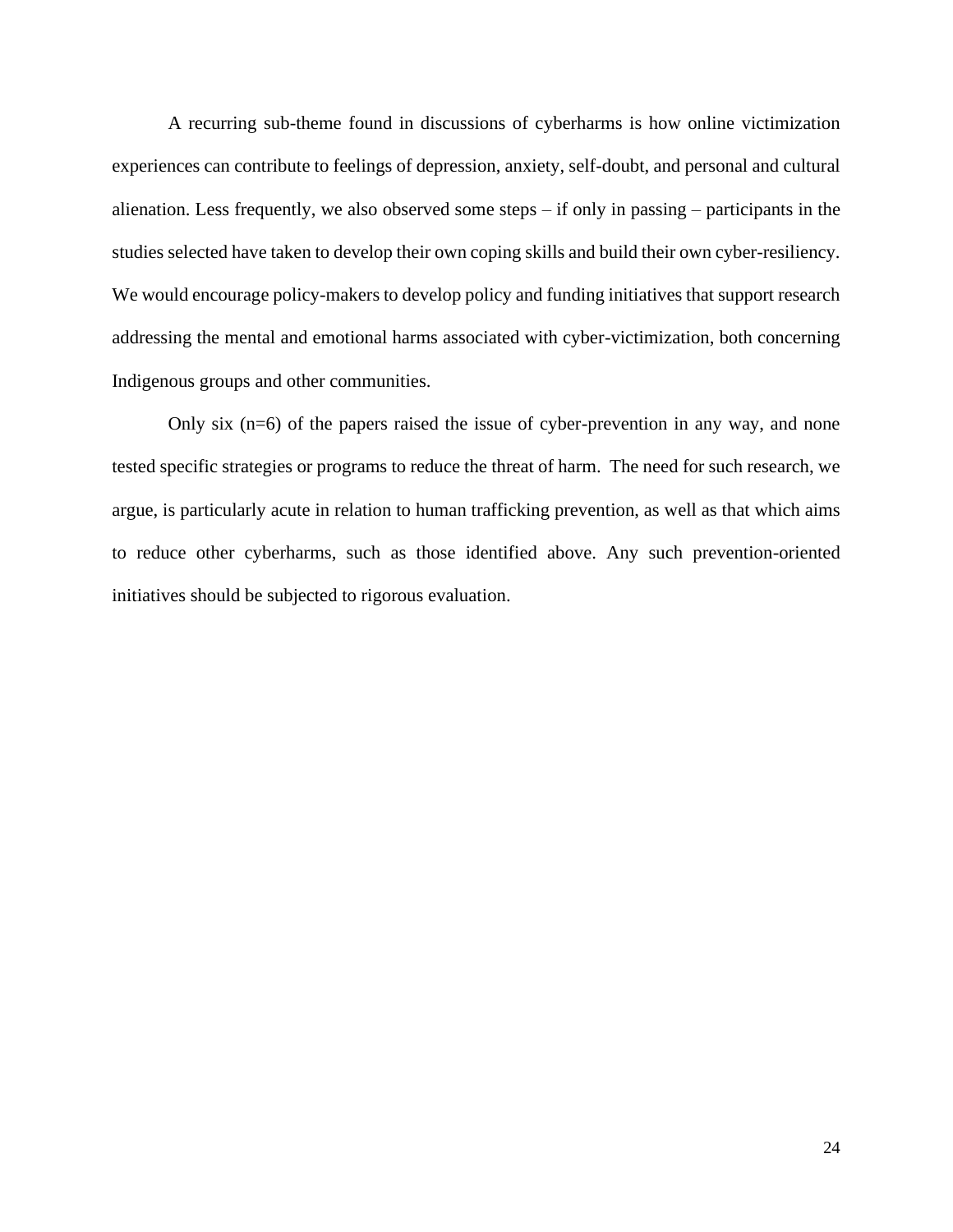## **Appendix I: List of Peer-Reviewed, Published Canadian Papers on Indigenous Cybercrime-related Topics (2000-2021).**

- Broll, R., Dunlop, C. and Crooks, C. 2018. 'Cyberbullying and Internalizing Difficulties Among Indigenous Adolescents in Canada: Beyond the Effect of Traditional Bullying.' *Journal of Child and Adolescent Trauma*, 11(1): 71–79.
- Cassidy W., Faucher, C. and Jackson, M. 2017. 'Adversity in University: Cyberbullying and Its Impacts on Students, Faculty, and Administrators'. *International Journal of Environmental Research and Public Health*, 14(8):888-907.
- Hill, C. and Johnson, H. 2020. 'Online Interpersonal Victimization as a Mechanism of Social Control of Women: An Empirical Examination.' *Violence Against Women*, 26(12- 13):1681-1700.
- Kiedrowski, J., Jones, N. and Ruddell, R. 2017. ''Set Up to Fail?' An Analysis of Self-Administered Indigenous Police Services in Canada.' *Police Practice and Research*, 18(6): 584-598.
- Lam, S., Ferlatte, O., and Salway, T. 2019. 'Cyberbullying and Health: A Preliminary Investigation Of the Experiences Of Canadian Gay And Bisexual Adult Men.' *Journal of Gay & Lesbian Social Services*, 31:3, 332-357.
- Lemstra, M., Rogers, M., Redgate, L., Garner, M. and Moraros, J. 2011. 'Prevalence, Risk Indicators and Outcomes of Bullying Among On-Reserve First Nations Youth.' *Canadian Journal of Public Health*, 102(6), 462–466.
- Louie, D. 2018. 'Sexual Exploitation Prevention Education for Indigenous Girls.' *Canadian Journal of Education / Revue Canadienne de l'Education*, 41(2): 633-663.
- Louie, D. 2017. 'Social Media and the Sexual Exploitation of Indigenous Girls.' *Girlhood Studies*, 10(2): 97-113
- Mobin, A., Feng, C. and Neudorf, C. 2018. 'Cybervictimization Among Preadolescents In A Community-Based Sample In Canada: Prevalence And Predictors.' *Canadian Journal of Public Health*, 108(5-6): e475–e481.
- Sam, J., Wisener, K., Schuitemaker, N. and Jarvis-Selinger, S. 2018. 'Aboriginal Youth Experiences with Cyberbullying: A Qualitative Analysis of Aboriginal e-Mentoring.' *International Journal of Indigenous Health*, 13(1): 5 – 19.
- Wagner, A. 2020. 'Tolerating the Trolls? Gendered Perceptions of Online Harassment Of Politicians In Canada.' *Feminist Media Studies.* Online first.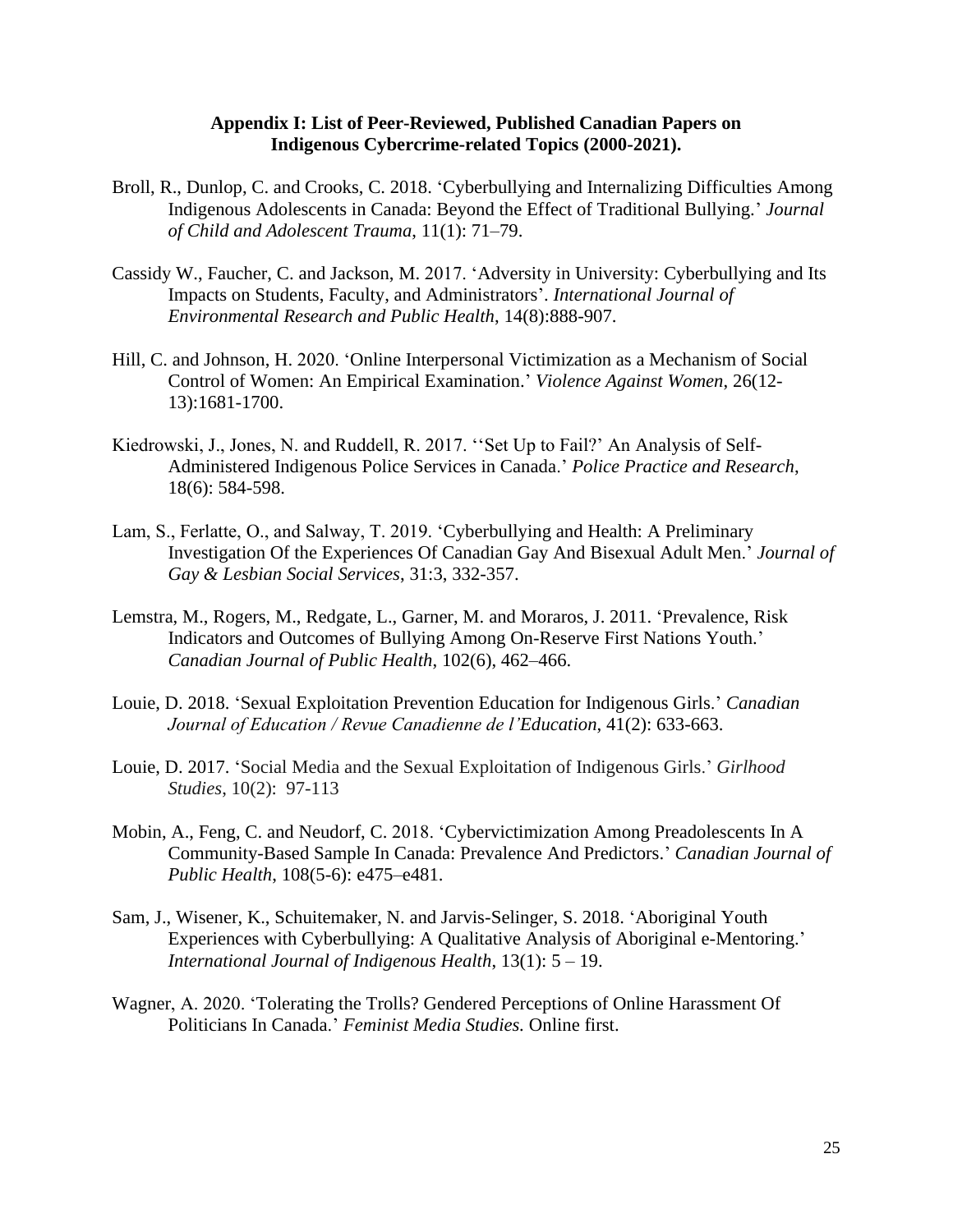## **Appendix II: List of Grey Literature on Indigenous Cybercrime Topics (2001-2021).**

- Boyer, Y. and Kampouris, P. 2014. 'Trafficking of Aboriginal Women and Girls.' Report for Public Safety Canada. Available at: https://publications.gc.ca/site/archiveearchived.html?url=https://publications.gc.ca/collections/collection\_2015/sp-ps/PS18-8- 2014-eng.pdf
- Turkington, D. 2020. 'Human Trafficking of Indigenous Women and Girls in Canada: A Review of State and NGO Prevention Efforts.' University of Victoria, MA Thesis.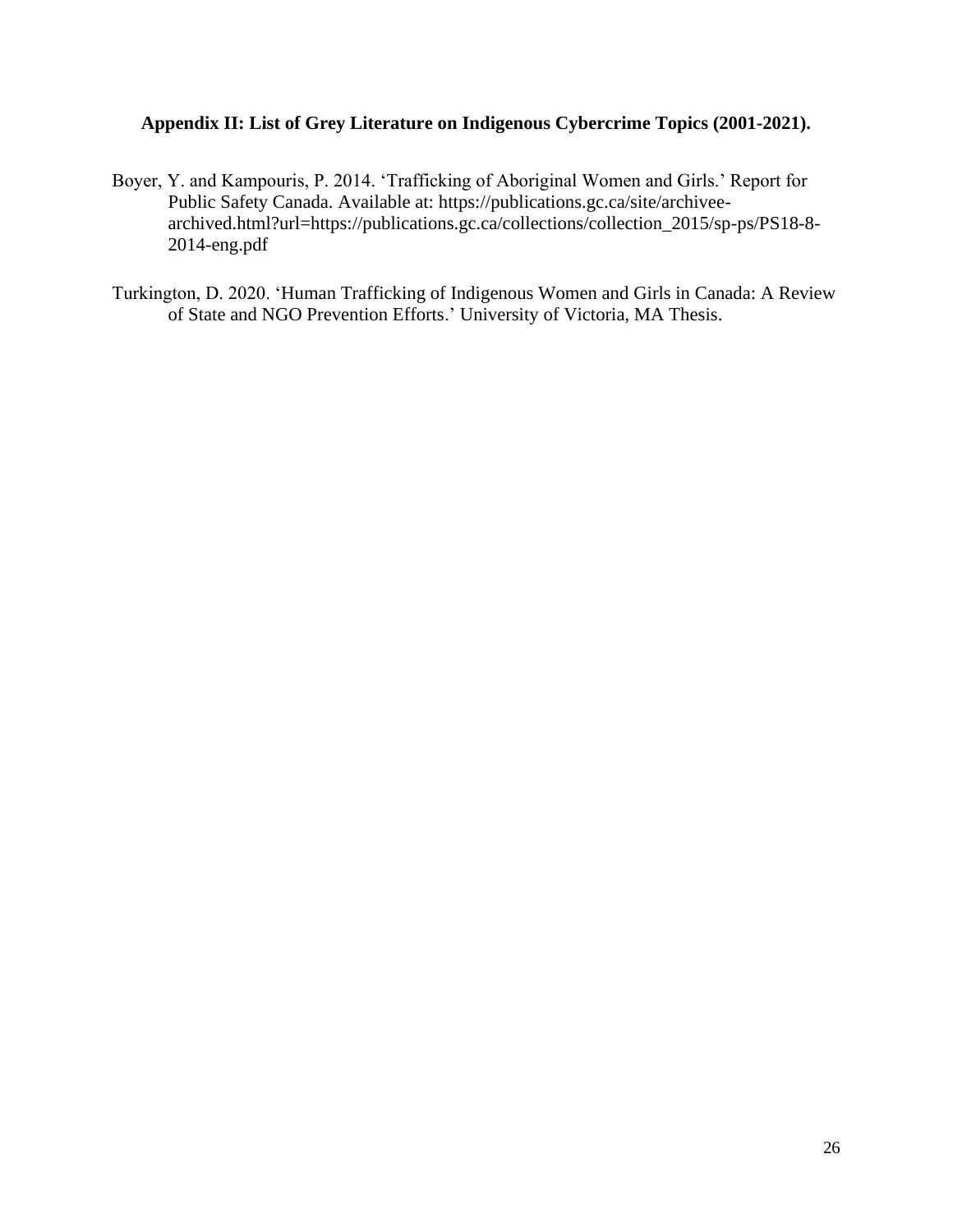#### **References**

- Ali-Hassan, H., Eloulabi, R. and Keethakumar, A. 2020. 'Internet Non-Use Among Canadian Indigenous Older Adults: Aboriginal Peoples Survey (APS).' *BMC Public Health.* Online first.
- Andrey, S., Massodi, M., Malli, N., and Dorkenoo, S. 2021. 'Mapping Toronto's Digital Divide.' Brookfield Institute report. Available at: https://brookfieldinstitute.ca/wpcontent/uploads/TorontoDigitalDivide\_Report\_Feb2021.pdf
- Debb, S., Schaffer, D., and Colson, D. 2020. 'A reverse digital divide: comparing information security behaviors of generation Y and generation Z adults.' *International Journal of Cybersecurity Intelligence and Cybercrime*, 3(1): 42–55.
- Beaton, B., Burnard, T. and Linden, A. 2015. 'Keewaytinook Mobile: An Indigenous Community-Owned Mobile Phone Service in Northern Canada', in Dyson, L., Grant, S. and Hendricks, M. (eds.) Indigenous People and Mobile Technologies. New York: Routledge. Pp. 109-124.
- [Canadian Radio-television and Telecommunications Commission](https://crtc.gc.ca/eng/home-accueil.htm) (CRTC). 2019. 'Communications Monitoring Report.' Available at: <https://crtc.gc.ca/eng/publications/reports/policymonitoring/2019/cmr9.htm>
- Gaertner, D. 2015. 'Indigenous in Cyberspace: CyberPowWow, God's Lake Narrows, and the Contours of Online Indigenous Territory .' *American Indian Culture and Research Journal*, 39 (4): 55–78.
- Hamel, C., Benyoucef, M. and Kuziemsky, C. 2012. 'Determinants of participation in an Inuit online community of practice.' *Knowledge Management Research & Practice*, 10(1): 41- 54.
- Holt, T. and Bossler, A. 2008. 'Examining the Applicability of Lifestyle-Routine Activities Theory for Cybercrime Victimization.' Deviant Behavior, 30(1): 1-25.
- Howard, P., Busch, L. and Sheets, P. 2010. 'Comparing Digital Divides: Internet Access and Social Inequality in Canada and the United States.' *Canadian Journal of Communication*, 35(1): 109-128.
- Jongbloed, K., Pearce M., Thomas, V., Sharma, R., Pooyak, S., Demerais, L., Lester, R., Schechter, M., Spittal, P., and The Cedar Project Partnership. 2020. 'The Cedar Project – Mobile Phone Use and Acceptability of Mobile Health Among Young Indigenous People Who Have Used Drugs in British Columbia, Canada: Mixed Methods Exploratory Study.' *JMIR Mhealth and Uhealth*, 8(7):e16783. Published online.
- Kimery, K. and Amirkhalkhali, S. 2011. 'Information And Communication Technologies and Aboriginal Peoples in Canada: Information Seeking, Community Building, And Access Challenges In Geographically and Socially Marginalized Populations.' *International Journal of Management & Information Systems*, 15(4):